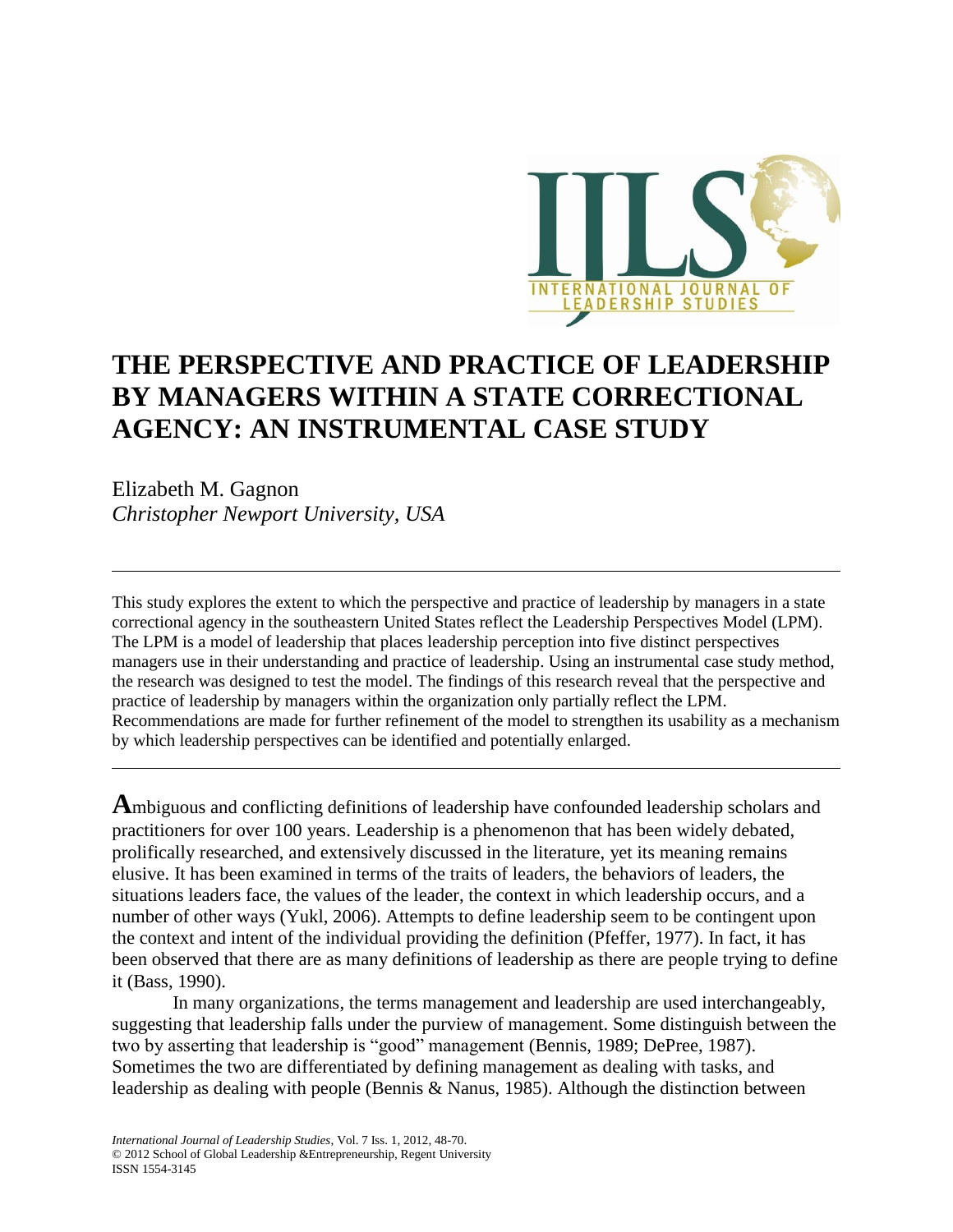management and leadership is often made clear in the literature, it is not always clear in practice (Rost, 1993). The terms are often used interchangeably in practice, and in most organizations managers are called upon to be leaders (Mintzberg, 1973). If these managers do not see a distinction between management and leadership, or do not understand the distinction, the leadership role becomes unclear and potentially less effective. Even when managers do distinguish management from leadership, their definition and understanding of leadership can vary greatly from one manager to another. Thus, in the absence of agreement about what leadership is and who a leader is understood to be, those who practice leadership may do so from very different mindsets (M. R. Fairholm, 2004a; 2004b).

G. W. Fairholm (1998) introduced five distinct perspectives of leadership that he believes managers use to understand and practice leadership. According to G. W. Fairholm, one's perception of leadership can be categorized in terms of scientific management, excellence management, values leadership, trust/cultural leadership, or spiritual (whole soul) leadership. These perspectives are considered to be paradigmatic in scope and, as such, shape the manager's practice of leadership in terms of how leadership is defined, the tools and behaviors used on the job, and the approaches taken toward followers. Initially referred to as the virtual leadership realities model, these perspectives were later more fully developed, operationalized, and tested by M. R. Fairholm (2004a, 2004b), resulting in the emergence of The Leadership Perspectives Model (LPM). The LPM, according to M. R. Fairholm, is both descriptive and prescriptive. It defines how leadership may be perceived by managers who are called upon to be leaders and places these perceptions into an overarching framework. It also prescribes the underlying philosophy, tools, behaviors, and approaches that are necessary to be effective within each perspective.

M. R. Fairholm (2004a) tested the LPM in a study using a sample of managers from local government agencies in the Washington DC metropolitan area. His results supported all five perspectives of leadership. Of the five, he found the strongest support for the perceptions of leadership as scientific management and values leadership, and the weakest support for excellence management and trust cultural leadership. Spiritual (whole-soul) leadership was moderately supported. M. R. Fairholm recommended further study to validate his findings that all five perspectives exist and that individuals can and do move through the perspectives. This study is a response to M. R. Fairholm's call to further explore the nature of the LPM. The purpose of this study and the research question it analyzes is: To what extent does the perspective and practice of leadership described by managers within a state correctional agency reflect the Leadership Perspectives Model.

This research is important in validating the model as operationalized so that it can be used to inform leadership training. If research can verify that managers have different perceptions of leadership and these perceptions can be categorized and defined, then leadership development training can be focused on helping individuals to enlarge their perception of leadership and provide training on the tools and behaviors and the approaches to followers that are inherent in each perception.

The model may have global implications as well. If the perception of leadership by managers within a single state agency is shown to vary, then the perception of leadership by managers within global organizations will most likely have an even greater variance. Greater still may be the differences in perceptions of leadership across cultures. The Leadership Perspectives Model, if fully developed, may provide a useful tool in understanding leadership from the perspective of leaders in various cultures. According to Hofstede and Hofstede (2005) leaders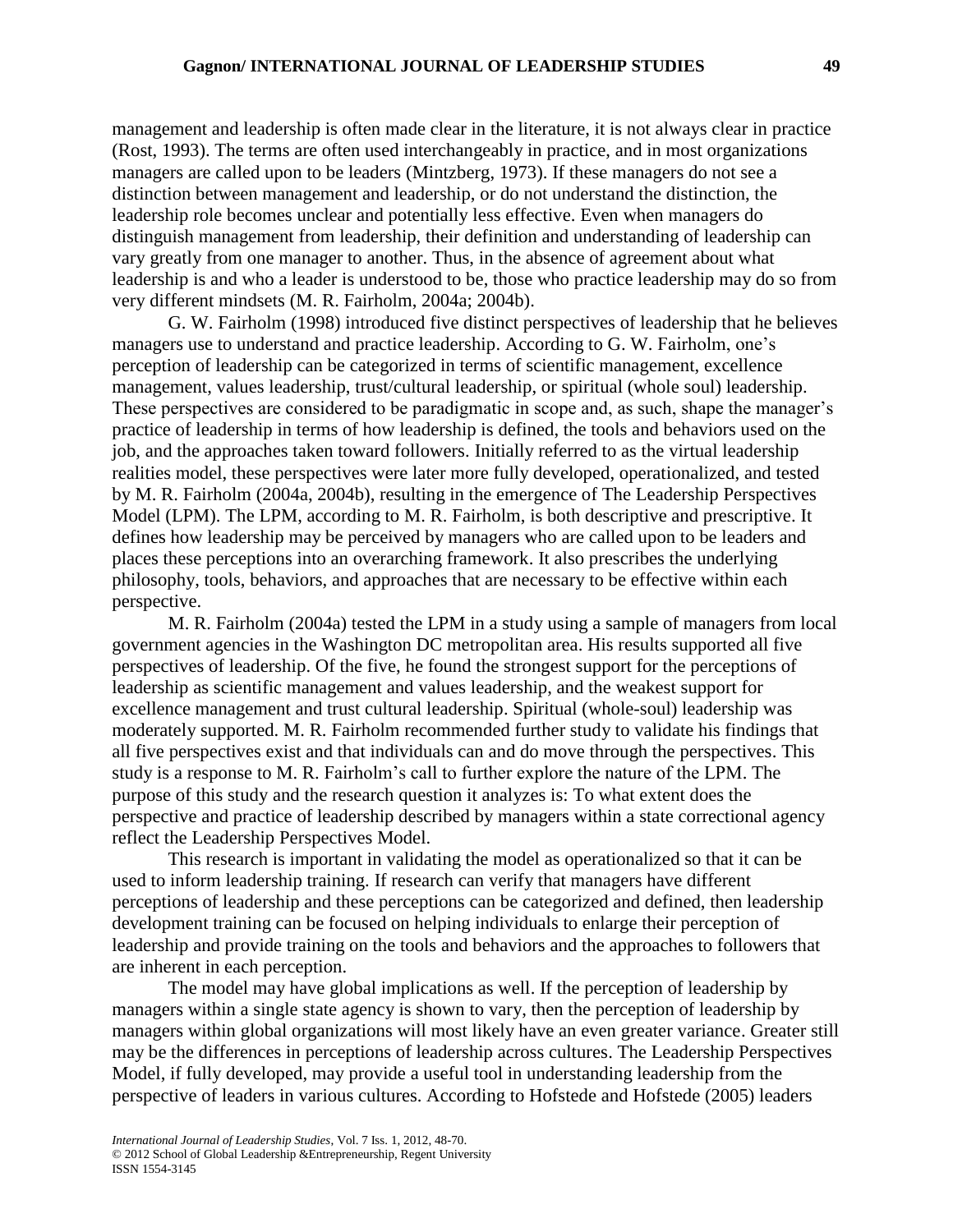across cultures are increasingly confronted with problems that require cooperation for their solution. However, these individuals may approach such problems in different ways based on how they understand leadership and their individual roles as leaders. These differences must be explored and understood for solutions to be effective, and the Leadership Perspectives Model holds promise as a tool for such exploration and understanding.

## **Perspectival Leadership Theory**

The leadership perspectives model is based on perspectival leadership theory, a theory developed by G. W. Fairholm (1998) based on prevailing leadership literature. Perspectival leadership theory acknowledges that individuals often have different understandings of leadership and will practice leadership based on these understandings. G. W. Fairholm developed perspectival leadership theory using Barker's (1992) notion of employing paradigms to understand organizational realities. Paradigms are the realities an individual uses to explain a phenomenon. Whether the paradigm is "right" is of no consequence; as long as the paradigm is useful in explaining the phenomenon, the individual will hold on to it. When the paradigm no longer works, usually because the individual realizes that it can no longer explain the phenomenon, the individual will shift to another paradigm (Kuhn, 1996). G. W. Fairholm contended that individuals hold leadership paradigms that influence the "values, beliefs, traditional practices, methods, tools, attitudes and behaviors… [as well as] …leadership practice, laws, theories, applications and work relationships in a corporation or team" that individuals possess (1998, pp. xvi-xvii). Thus, the way one defines and practices leadership is shaped by his or her paradigm. G. W. Fairholm identified five paradigms of leadership that individuals hold: leadership as scientific management; leadership as excellence management, values leadership, trust cultural leadership, and spiritual (whole-soul) leadership. Each of these paradigms was identified and categorized by G. W. Fairholm through a review of the leadership literature. The following section briefly outlines the literature that was used as the foundation for each perspective, followed by a discussion of how each perspective has been operationalized into the Leadership Perspectives Model.

## **Leadership as Scientific Management**

The evolution of management dates back to the early 1900s and the conception of scientific management (Taylor, 1912, 1919). Taylor recognized the propensity to look for a "great man" to head an organization and then leave the details of running the organization to him. The success of the organization, according to Taylor, is then dependent upon the ability of the man at the helm, placing a great deal of power in the hands of that individual. According to Taylor, this scenario creates inefficiencies within the organization. While acknowledging that "great men" are needed, he also introduced the proposition that the system itself must be structured and managed in a way that creates efficiency. To this end, Taylor introduced the principles of scientific management with three objectives: to point out the great inefficiency in organizations; to proffer that the remedy for such inefficiency lies in systematic management; and to prove that the best management techniques lie in the foundations of science.

The tenets of scientific management sparked a series of studies to determine the one best way to complete organizational tasks for optimal efficiency. These studies were steeped theoretically in the rational model of science, which deems that everything can be measured and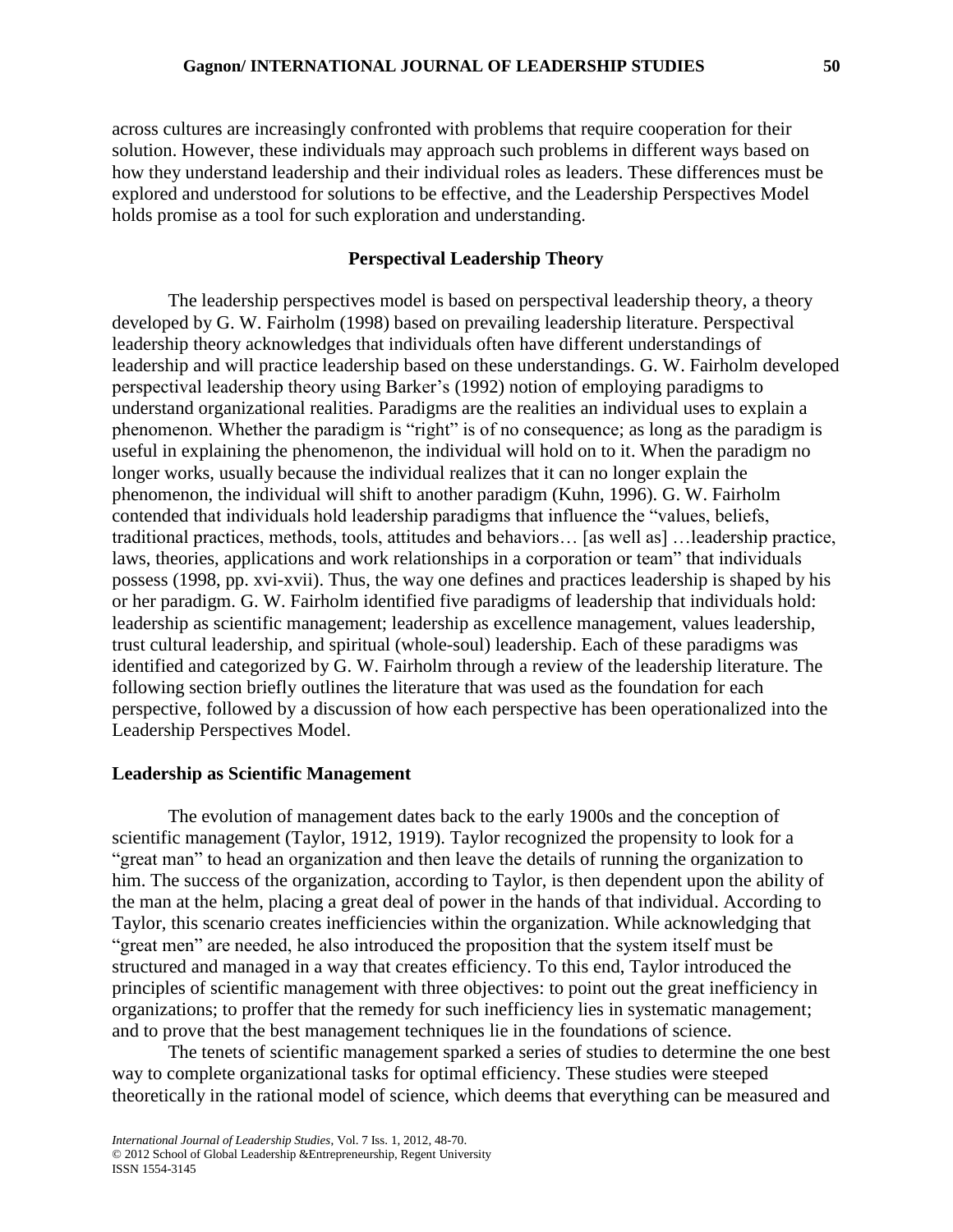quantified. In the management realm, observation and measurement of production processes resulted in standardization of these processes for maximum efficiency. Under this scenario, the manager was tasked with ensuring that the staffing and incentive systems were in place to motivate workers to perform the standardized processes. The term POSDCORB—planning, organizing, staffing, directing, coordinating, reporting and budgeting—was developed as a mnemonic to summarize the tasks of management (Gulick & Urwick, 1937). In the early studies, workers were considered a part of the process that needed to be managed for efficiency.

Drucker (1954) defined management by virtue of its function within the organization. The primary function of management, according to Drucker, is economic performance, and the tasks of economic performance are: 1) managing the business; 2) managing the managers; and 3) managing the workers and the work. Furthermore, Drucker asserted that management can be learned through "… the systematic study of principles, the acquisition of organized knowledge and the systematic analysis of his own performance in all areas of his work and job and on all levels of management" (Drucker, 1954, p. 9).

McGregor (in Bennis & Schein, 1966) agreed that the primary objective of a manager is to achieve organizational objectives and that the tasks of a manager can be learned. However, McGregor asserted that managers needed to learn proper motivation techniques in order to incent their workers to achieve the highest possible level of production. For McGregor, management was defined as setting the organizational structure, objectives, tasks, and processes; while leadership was concerned with the relations based behavior that is necessary to achieve the objectives. Thus, while Drucker made no distinction between management and leadership, McGregor made a clear distinction between the two.

The confusion regarding leadership and management became even more apparent after Burns (1978) clearly identified leadership as separate from management, causing scholars to search for new approaches to understanding leadership. Still, the "leadership as management syndrome" (Rost, 1993, p. 132) continues today, despite many efforts to distinguish between the two (see also Barker, 1992; Fiedler & Chemers, 1974; Follet, 1949; Zaleznik, 1977). As a result of the confusion in the literature, and among scholars and practitioners, the perspective many individuals hold of leadership is that it is management in some capacity. Even if leadership is seen as a role of management, the two go hand-in-hand for individuals with the scientific management perspective. Thus, the focus of managers and/or leaders is on the POSDCORB functions as well as worker motivation, incentive and control. At this level of understanding, the concepts of leadership and management are used interchangeably.

## **Leadership as Excellence Management**

A more evolved perception of leadership is that it defines not only management, but good management. In this perspective, the focus is on excellence within the organization, and "excellent" management is considered leadership (G. W. Fairholm, 1998). Although the origins of some of the ideas behind organizational excellence can be traced to Barnard (1964) who defined good management as shaping the values of individuals within organizations, the excellence movement itself was ignited by Peters and Waterman (1982). In their book, *In Search of Excellence,* Peters and Waterman outlined the attributes that characterize excellent organizations and proffered that leaders in the excellence tradition are focused on the ability and creativity of employees throughout the organization as a mechanism for producing excellent products and services.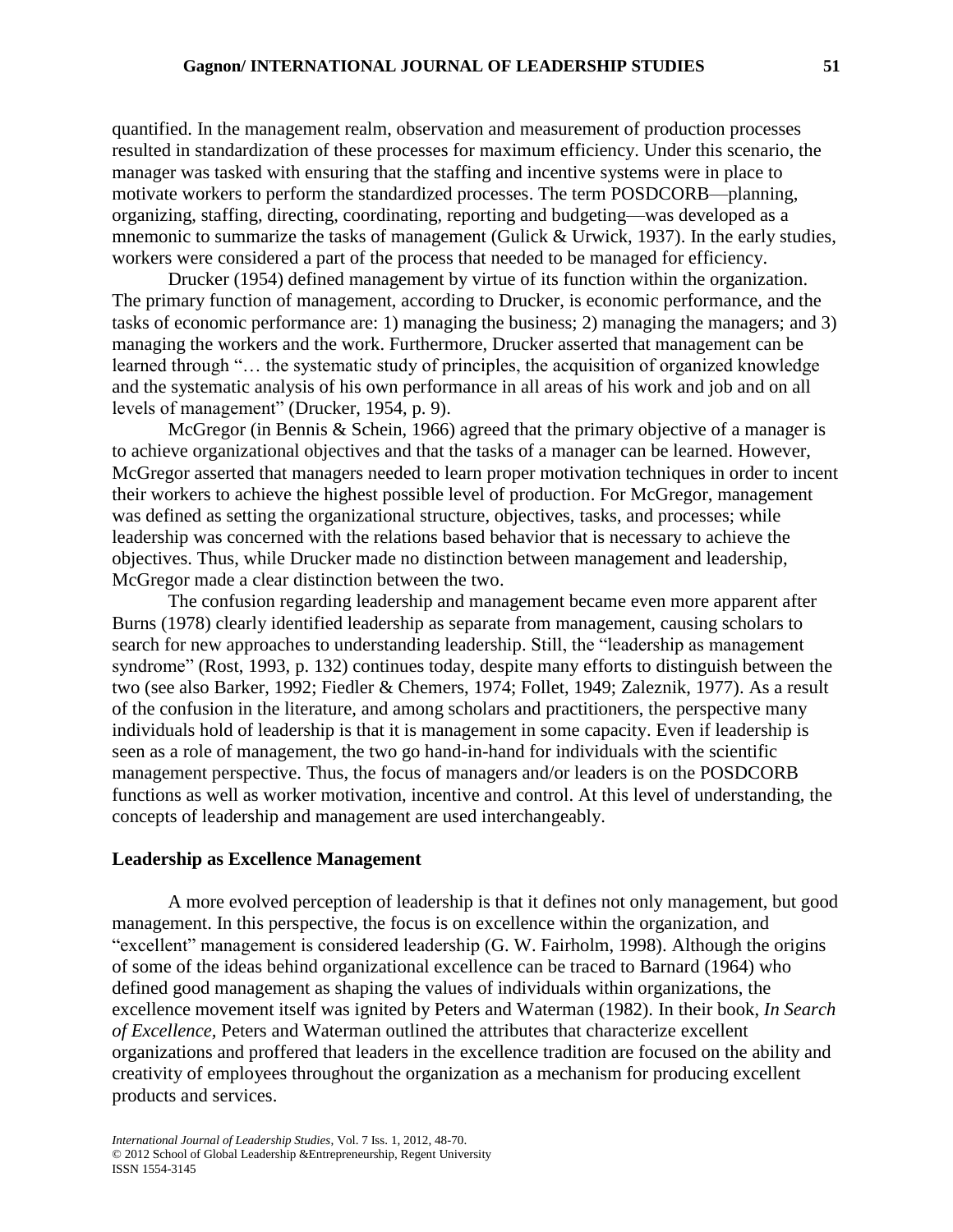The total quality management (TQM) movement of the 1980s was closely related to excellence management. With the aim of "...transforming the style of American management" Deming (1988, p. ix) introduced the tenets of quality management to United States businesses. Although "management by walking around" (MBWA) was a foundation of the excellence movement (Peters & Austin, 1985; Peters & Waterman, 1982), Deming found it to be lacking as a form of leadership. According to Deming, walking around is not enough; the leader must know when to pause, when to ask questions, and what questions to ask. An important component of Deming's approach is that it requires leadership, rather than mere management. The aim of leadership, according to Deming, is to improve performance and quality, to increase production and to instill pride of workmanship among employees. In this capacity leaders do not find and correct errors, they help people to do their job well.

In an analysis of scientific management versus excellent management, the two are sometimes considered to be at opposite ends of the same continuum, with Deming's work capitalizing on and extending Taylor's work (Washbush, 2002). Washbush contended that Taylor's work in scientific management made great strides in helping managers to efficiently structure organizational systems, while Deming taught them how to improve those systems. The work of leadership, according to Deming (1988), is the work that creates excellence within an organization. Thus, some may view leadership as excellence management. Excellence is about change – change within the leader, the followers and the organization itself. The values that are necessary for such change are the foundation of the next perspective, values leadership.

## **Values Leadership**

In the 1980s and 1990s, leadership research began focusing on the relationships that leaders were engaged in and the values inherent in those relationships. This values-based focus differed from previous approaches in that the focal point of the leader is not on production and efficiency; rather it focuses on the people themselves. While acknowledging that organizations have an underlying purpose that requires productivity, values-based approaches differ dramatically in the ways in which productivity is pursued (Avolio & Bass, 2004; Bass, 1985a, 1985b; Burns, 1978, 2003; DePree, 1987; G. W. Fairholm, 1998; Greenleaf, 1977). The theories inherent in values leadership acknowledge the transactional and transforming nature of leadership (Burns, 1978), as well as the transformational nature of leadership (Avolio & Bass, 2004; Bass, 1985a, 1985b). These theories primarily view the leader as a servant (Frick & Spears, 1996; Greenleaf, 1977) who focuses on the needs of followers as a mechanism to raise the leader, the follower and the organization itself to higher levels of performance. In the values approach, a clear distinction is made between management and leadership (DePree, 1987; Rost, 1993). Although principles of management are acknowledged as important and necessary, leadership is viewed as the vital factor that moves organizations to meet the challenges of a global economy, rapid technological changes, and an increasingly educated and demanding workforce (Rost, 1993).

According to G. W. Fairholm, values-based leadership is uncomplicated. "It is leader action to create a culture supportive of values that leads to mutual growth and enhanced selfdetermination" (1998. p. 61). Within the perspectival approach to leadership, M. R. Fairholm (2004a) sees values leadership as a bridge between the lower level perspectives of scientific management and excellence management, and the higher order perspectives of trust cultural leadership and spiritual (whole-soul) leadership.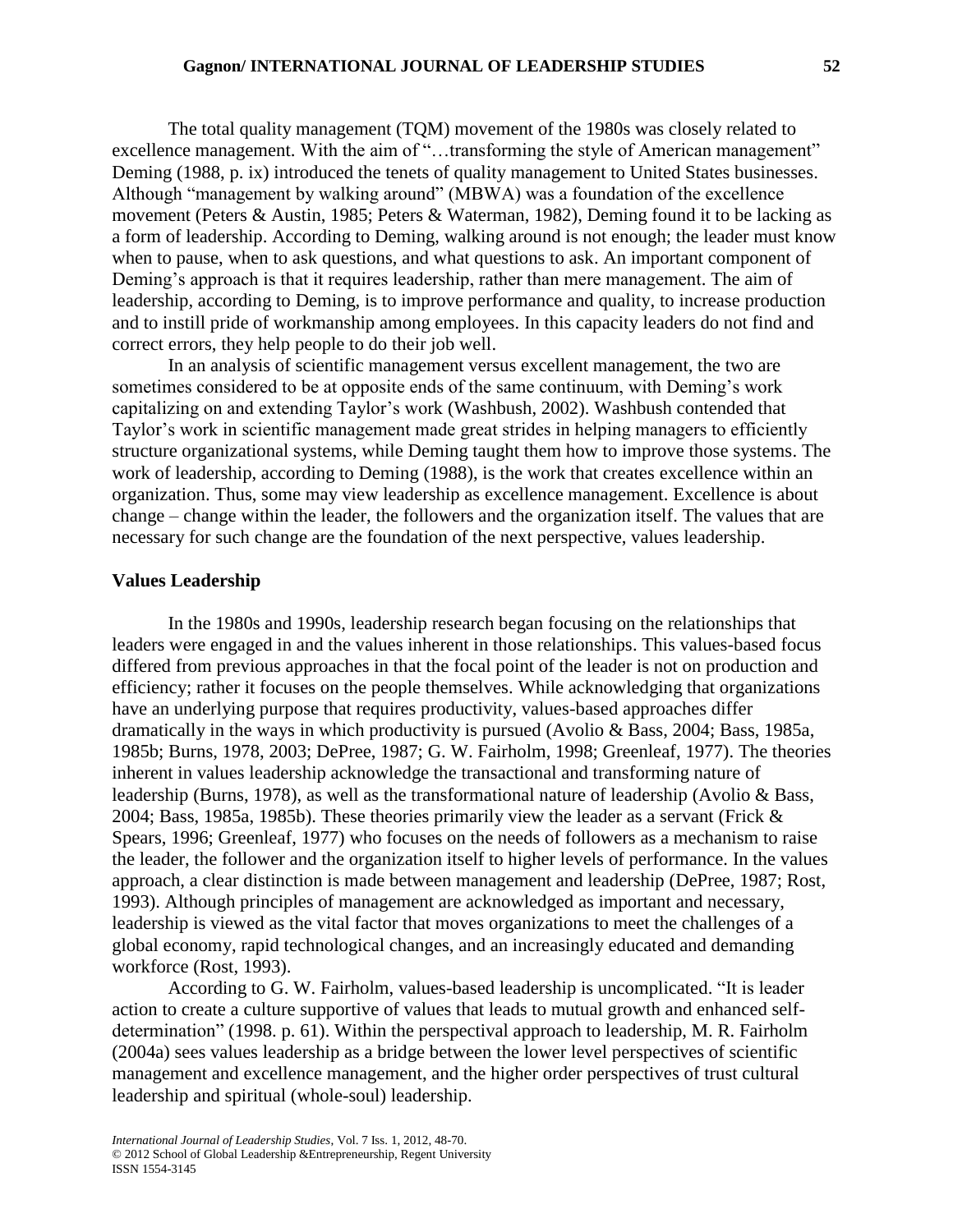#### **Trust Cultural Leadership**

Schein (1993) defined the creation of culture as the most important thing that a leader must do. The leader creates culture by defining and inculcating shared values and beliefs within the organization. According to Schein, values define what is right and wrong; while beliefs define what people expect to happen as a result of their actions. The shared values and beliefs held by the individuals within the organization become the culture of the organization. Each organization has a culture; and the responsibility for defining and shaping it lies with the leader.

In the trust culture perspective of leadership, the leader shares the creation and maintenance of culture with the followers. It is the first perspective that recognizes that the follower has an integral role in the leadership process. In this perspective, the focus is on the interaction between the leaders and the followers; with the followers influencing both the leaderfollower relationship and the culture of the organization (M. R. Fairholm, 2004a). In the trust culture perspective, followers are viewed as capable individuals who are eager and able to engage with the leader in a relationship that promotes the success of both the organization and the individuals within the organization. The hallmark of the relationship is that the follower is not compelled through management mechanisms to participate in the relationship. Instead, the follower voluntarily participates because of the trust he or she has in the leader and in the organization itself.

The voluntary nature of the relationship makes this perspective substantially different from the perspectives that come before it. Followers choose to follow because they trust that the leader will lead with integrity and honesty. In this environment of trust, there is less need for the control mechanisms used in management to motivate followers to do their job. Followers do their job because they want to, and they are confident that their contribution is important to the success of the organization, the success of their coworkers, and to their own, individual success. According to G. W. Fairholm (1998), trust is the single-most important factor that separates leadership from management. In the absence of the trust culture, the only avenue left is management. Thus, without trust, leadership is impossible.

## **Spiritual (Whole Soul) Leadership**

Spirituality, as defined by G. W. Fairholm (1998, 2000), refers to the whole being—the essence of who we are. Thus, spiritual leaders are leaders who are concerned with the whole person. G. W. Fairholm suggested that individuals do not compartmentalize their being into professional and personal selves; when an individual comes to work his whole being comes to work. The spiritual part of this being contains morality, values, integrity, creativity, and intelligence. While the work of management has traditionally been to create conformity and uniformity in the workplace; spiritual leadership seeks to remove conformity and uniformity and to celebrate the whole person.

The foundation of spiritual leadership is servant leadership. Servant leadership was first introduced by Greenleaf (1977) in response to his reading of Hesse's *Journey to the East* (1956). In this story, the great servant, Leo, turned out to be a great and noble leader. Greenleaf suggested that the leader, as a servant, is one who will "make sure that other people's highest priority needs are being served" (1977, p. 15). According to G. W. Fairholm, "this model values the education, inspiration and development of others. To function in this way, leaders need a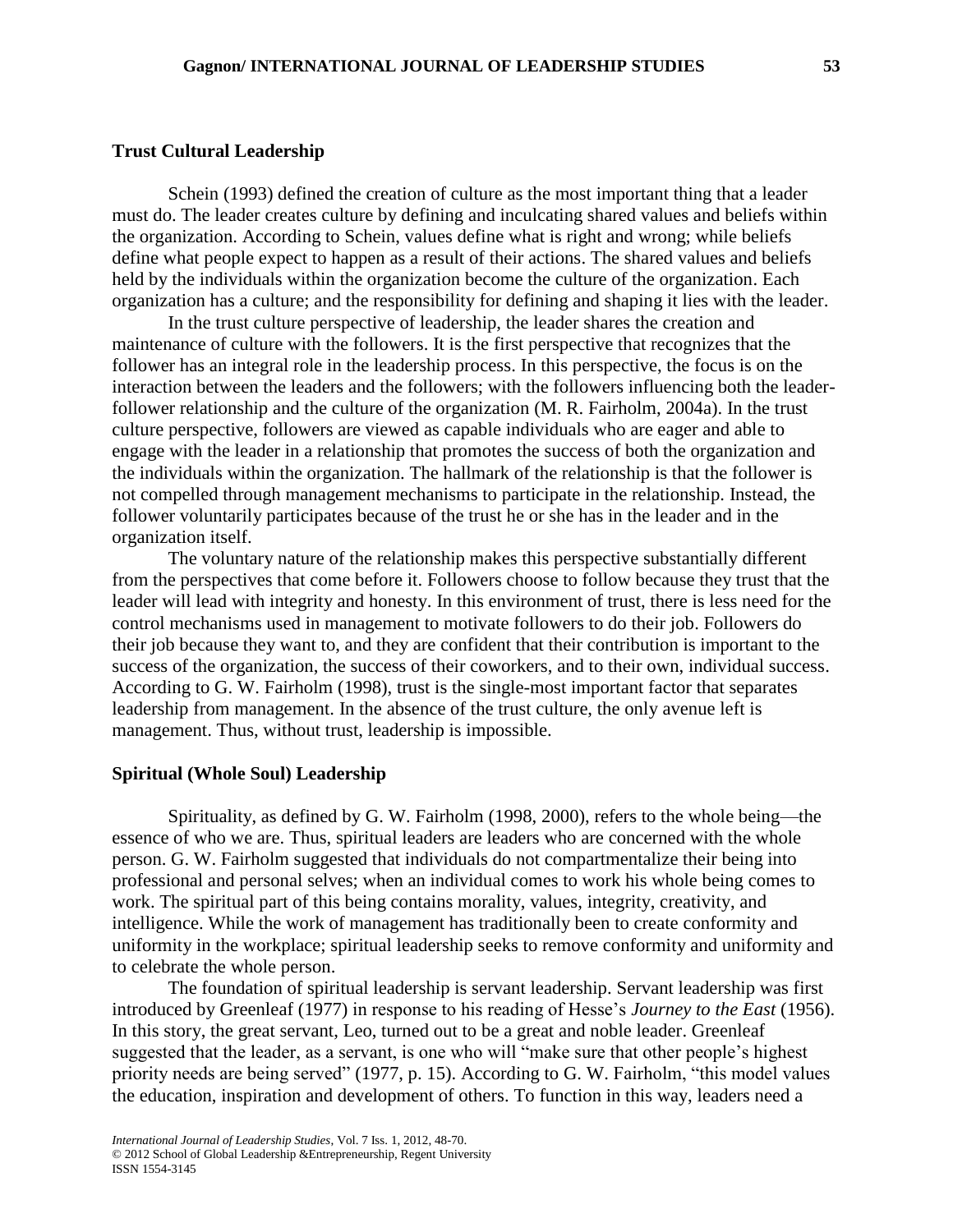change of heart - of spirit - not just technique. The model of spiritual leadership asks leaders to put those they serve first and let everything else take care of itself" (1998, p. 118). The servant leader views leadership not as position or status, but as an opportunity to help others to reach their full potential. To this end, the servant leader is willing to allow others to be the focal point in the organization, rather than the leader himself (Smith, Montagno, & Kuzmenko, 2004). The primary goal of spiritual leadership is the continual improvement of both the individuals and the organization, so that all are transformed into higher levels of being.

Spirituality in the workplace has begun to receive a great deal of attention in the literature, although it is considered to be a theory in its infancy (Dent, Higgins, & Wharff, 2005). In an analysis of 87 scholarly articles on spiritual leadership, Dent, Higgins and Wharff found that the most advanced theories on the topic are those developed by G. W. Fairholm (2000) and Fry (2003), and they found that more confirmatory work needs to be done on each of these models.

## **Conclusions Regarding Perspectival Approach**

G. W. Fairholm (1998) identified five perspectives of leadership and devoted a great deal of study and research to the development of each perspective. The lower level perspectives are clearly founded in the literature regarding scientific management (Taylor, 1912, 1919), excellence management (Deming, 1988; Peters & Austin, 1985; Peters & Waterman, 1982), and values leadership (Avolio & Bass, 2004; Bass, 1985a; Burns, 1978, 2003). The higher level perspectives of trust culture leadership and spiritual (whole-soul) leadership represent newer approaches that are recognized in the literature, but are less defined and understood (Burke et al., 2007; Dent et al., 2005; G. W. Fairholm, 2000; Fry, 2003; Gini, 1997; Greenleaf, 1977). Although G. W. Fairholm makes a strong argument that each perspectives exists, there has been little research to support this claim. His work defined each perspective, but did not operationalize the model in a way that could be tested. As a result, the perspectival approach to leadership described by G. W. Fairholm, and the use of the virtual leadership realities as a model of leadership, lacked validity as a theory with well defined constructs and propositions that could be tested until 2004, when the model was used in a study of municipal managers.

M. R. Fairholm (2004a) explored the extent to which the leadership perspectives discussed by G. W. Fairholm's in his virtual realities model of leadership exist within managers in local government organizations. The purpose of M. R. Fairholm's study was two-fold. First, he defined and operationalized the model so that it could be explored through research efforts. Second, he conducted research to determine if the model as operationalized did, in fact, exist within his sample. The resulting Leadership Perspectives Model is discussed in the following section.

## **Leadership Perspectives Model**

The Leadership Perspectives Model (LPM) as developed by M. R. Fairholm (2004a, 2004b) placed the propositions of perspectival approach into a model that could be operationalized and tested. He first defined of each of the five perspectives in the following general terms: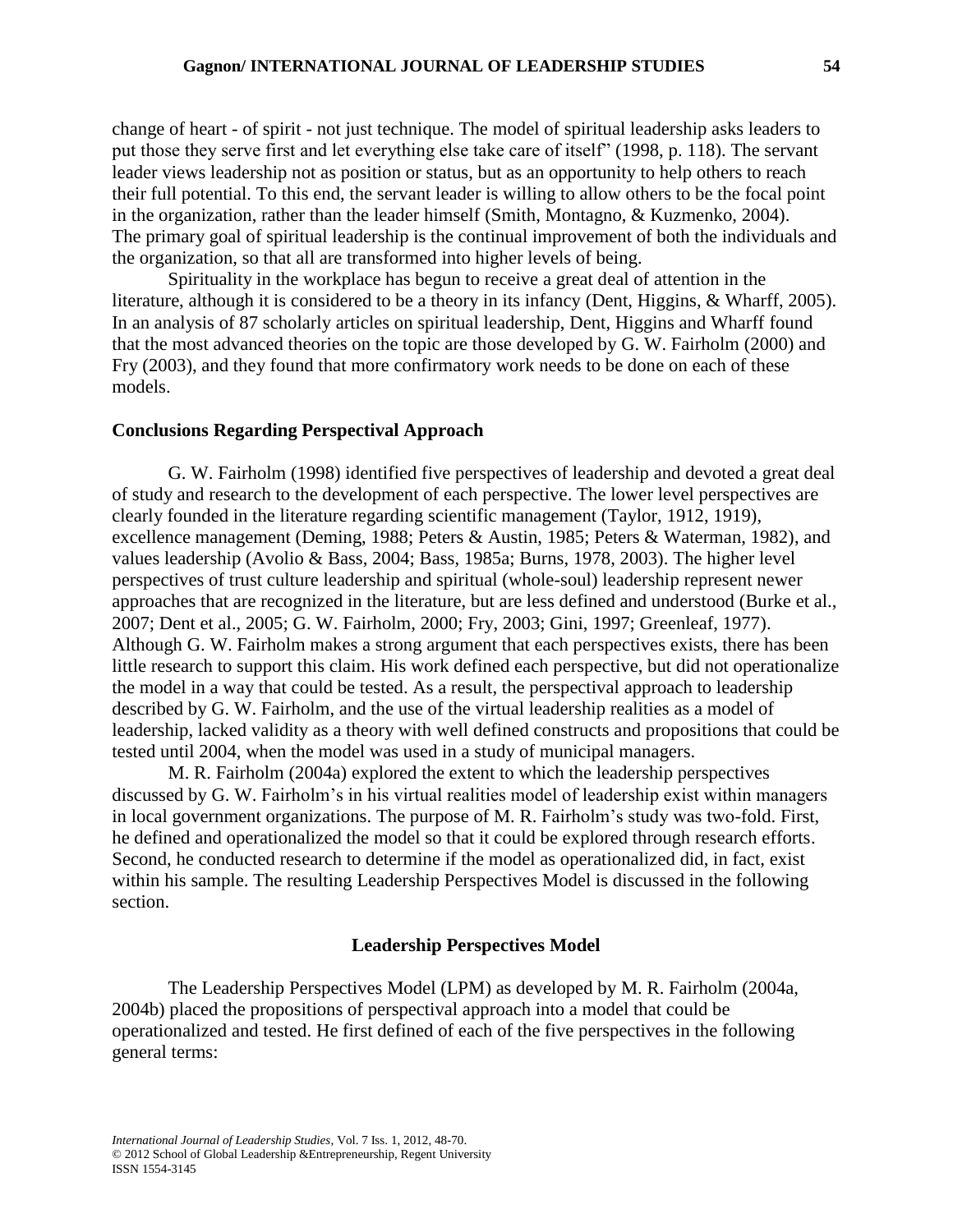- 1. *Leadership as Scientific Management*  Leadership equals management in that it focuses on getting others to do work the leader wants done, essentially separating the planning (management) from the doing (labor).
- 2. *Leadership as Excellence Management* Leadership emphasizes the importance of quality and process improvement rather than mere production, and the importance of people over either product or process, and requires the management of values, attitudes, and organizational aims within a framework of quality improvement.
- 3. *Values Leadership* Leadership is the integration of group behavior with shared values through setting values and teaching them to followers through an articulated vision that leads to excellent products and service, mutual growth and enhanced self-determination.
- 4. *Trust Cultural Leadership* Leadership is a process of building trust cultures within which the leader and follower (in an essentially voluntary relationship, even perhaps, from a variety of individual cultural contexts) relate to each other to accomplish mutually valued goals using agreed-upon processes.
- 5. *Spiritual (Whole Soul) Leadership* Leadership is the integration of the components of work and self – of the leader and each follower – into a comprehensive system that fosters continuous growth, improvement, self awareness, and self-leadership so that the leader sees each worker as a whole person with a variety of skills, knowledge and abilities that invariably go beyond the narrow confines of job needs.

Although these general descriptions are helpful in understanding M. R. Fairholm's conception of each perspective, more definition was required to operationalize the perspectives into a testable model. Thus, M. R. Fairholm (2004a, 2004b) determined that each perspective could be defined using three specific and unique operational elements: (a) implementation description focuses on how one describes leadership; (b) tools and behaviors focuses on how one implements leadership; and (c) approach to followers focuses on how one interacts with others. These elements reflect the fundamental proposition of the LPM that that the way an individual defines leadership, categorized as implementation description in the model, will affect the tools and behaviors used on the job and the approach taken toward followers. Thus, he proposes an individual can be "typed" into a perspective using the three elements collectively. Each element is further defined and operationalized into variables, as depicted in Table 1.

The five leadership perspectives of the LPM are each distinct, but they also relate in a hierarchical manner from the lowest order perspective of scientific management, to the highest order perspective of whole-soul leadership. Each perspective is true in that it depicts a certain aspect of leadership, but it is the five taken together that provide the full picture of leadership. The hierarchical nature of the model is intended to convey that each perspective encompasses those below it. Thus, as a leader moves up the hierarchy, he or she takes all of the concepts, methods and behaviors of the lower order perspective. Figure 1 depicts the LPM as conceived by M. R. Fairholm.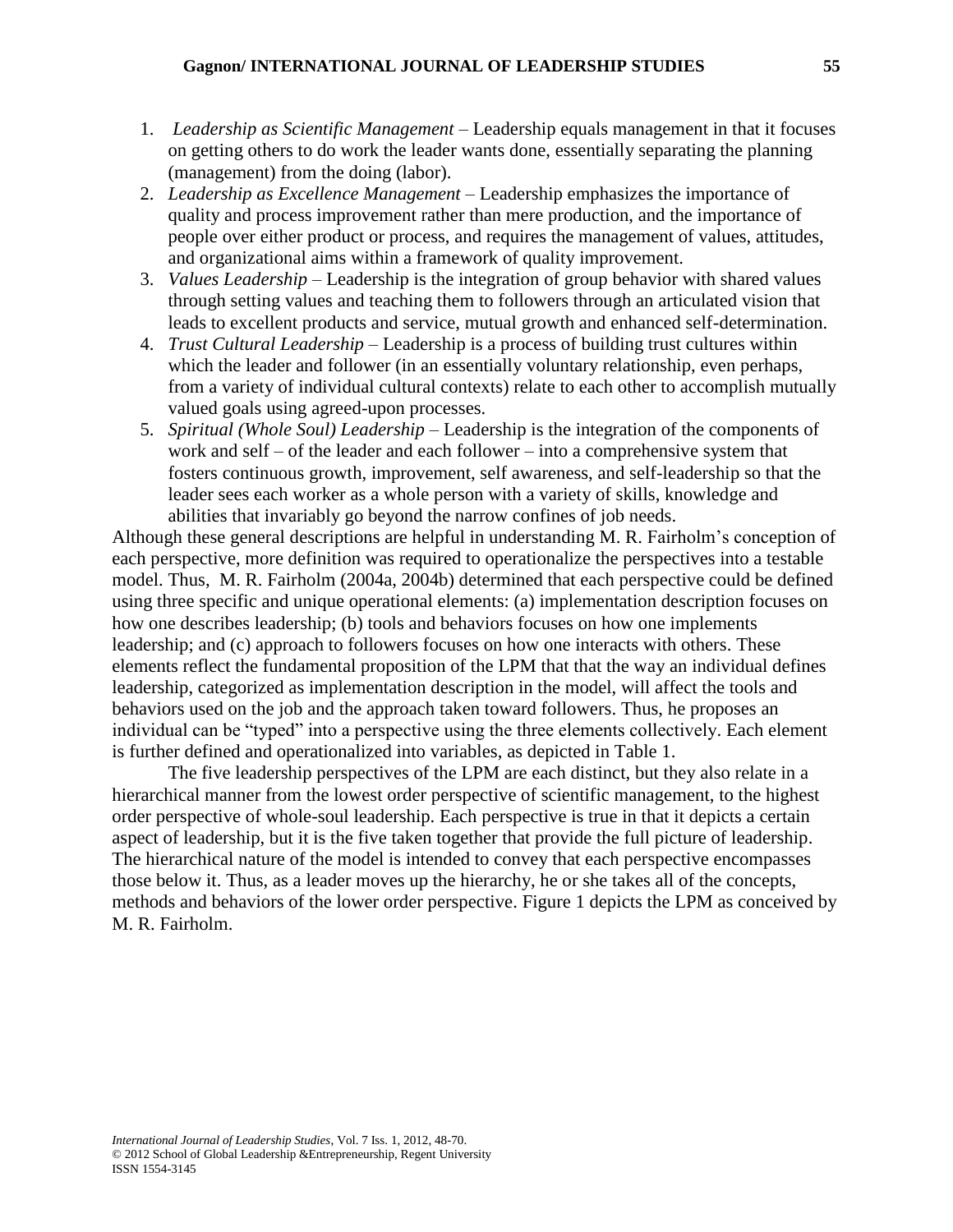## Table 1

|                                         | <b>Implementation Description</b>                                                                                                                                                                                                                                                                                                                         | <b>Tools and Behaviors</b>                                                                                                                                                            | Approach to Followers                                                                                                                                                                                                              |  |
|-----------------------------------------|-----------------------------------------------------------------------------------------------------------------------------------------------------------------------------------------------------------------------------------------------------------------------------------------------------------------------------------------------------------|---------------------------------------------------------------------------------------------------------------------------------------------------------------------------------------|------------------------------------------------------------------------------------------------------------------------------------------------------------------------------------------------------------------------------------|--|
| Scientific<br>Management                | Efficiency- Ensure efficient use of<br>resources to ensure group activity is<br>controlled and predictable.                                                                                                                                                                                                                                               | Measurement of Individual -<br>Measure, appraise, and reward<br>individual performance.                                                                                               | <i>Incentivization</i> – Provide incentives<br>for performance.<br>Control - Apply control mechanisms<br>to insure that work is completed<br>properly and on time.<br><i>Direction</i> – Provide direction for task<br>completion. |  |
|                                         | Productivity - Ensure verifiably<br>optimal productivity and resource<br>allocation.                                                                                                                                                                                                                                                                      | Organizing - Organize work to<br>include such activities as budgeting<br>and staffing                                                                                                 |                                                                                                                                                                                                                                    |  |
|                                         |                                                                                                                                                                                                                                                                                                                                                           | Planning - Plan work to include such<br>activities as coordination and<br>reporting.                                                                                                  |                                                                                                                                                                                                                                    |  |
| Excellence<br>Management                | Continuous Process Improvement -<br>Foster continuous process<br>improvement environment for<br>increased service productivity.                                                                                                                                                                                                                           | Process Improvement -Focusing on<br>process improvement.                                                                                                                              | <i>Motivation</i> – Motivate employees to<br>higher levels of performance.                                                                                                                                                         |  |
|                                         |                                                                                                                                                                                                                                                                                                                                                           | <i>Listen</i> – Listen actively.                                                                                                                                                      | <i>Engage People</i> – Engage employees                                                                                                                                                                                            |  |
|                                         | Transform - Transform the<br>environment and perceptions<br>followers to encourage innovation,<br>high quality products, and excellent<br>services.                                                                                                                                                                                                       | Accessibility – Being accessible (to<br>include such things as management<br>by walking around, and open door<br>policies).                                                           | in problem definition and solution.<br>Courtesy - Express common courtesy<br>and respect.                                                                                                                                          |  |
| Values<br>Leadership                    | Proactive Contributors - Help<br>individuals become proactive<br>contributors to group action based on<br>shared values and agreed upon goals<br>High Performance - Encourage high<br>organizational performance and self-<br>led followers                                                                                                               | <i>Values Setting</i> – Setting and<br>enforcing values.                                                                                                                              | Values prioritization-Prioritize<br>values for employees.                                                                                                                                                                          |  |
|                                         |                                                                                                                                                                                                                                                                                                                                                           | Visioning - Creating an<br>organizational vision                                                                                                                                      | Teaching - Provide teaching and<br>coaching to employees.                                                                                                                                                                          |  |
|                                         |                                                                                                                                                                                                                                                                                                                                                           | Communicating Vision - Focusing<br>communications around the vision.                                                                                                                  | Empower - Foster ownership by<br>empowering employees to determine<br>the best way to achieve their goals.                                                                                                                         |  |
| Trust Cultural<br>Leadership            | <b>Mutual Trust - Ensure cultures</b><br>conducive to mutual trust and unified<br>collective action.<br>Cultural Values - Prioritization of<br>mutual cultural values and<br>organizational conduct in terms of<br>those values.                                                                                                                          | Creating Culture - Creating and<br>maintaining culture through<br>visioning.<br>Sharing Governance - Sharing<br>governance through mutually agreed<br>upon goals and processes.       | Trust – Develop an environment of<br>mutual trust.                                                                                                                                                                                 |  |
|                                         |                                                                                                                                                                                                                                                                                                                                                           |                                                                                                                                                                                       | Team Building - Foster an<br>environment where individuals work<br>together.                                                                                                                                                       |  |
|                                         |                                                                                                                                                                                                                                                                                                                                                           |                                                                                                                                                                                       | Shared Culture - Create an                                                                                                                                                                                                         |  |
|                                         |                                                                                                                                                                                                                                                                                                                                                           | Measurement of Groups - Measuring,<br>appraising, and rewarding group<br>performance.                                                                                                 | organizational culture that all<br>members can be part of regardless of<br>various subcultures that may exist<br>within the organization.                                                                                          |  |
| Spiritual<br>(Whole Soul)<br>Leadership | Concern for Whole Person - Relate to<br>individuals so that concern for the<br>whole person is paramount in raising<br>each other to higher levels of<br>awareness and action.<br>Continuous Self and Organizational<br>Improvement - Best in people is<br>liberated in a context of continuous<br>improvement of self, culture, and<br>service delivery. | Individual Wholeness - Developing<br>and enabling individual wholeness in<br>a community (team) context.                                                                              | <i>Inspiration</i> – Create an environment<br>that inspires individuals to do more<br>for the organization.                                                                                                                        |  |
|                                         |                                                                                                                                                                                                                                                                                                                                                           | Intelligent Organization - Fostering<br>an intelligent organization that allows<br>for creativity, new patterns of<br>thinking, learning.<br><i>Morals</i> – Setting moral standards. | Liberation - Liberate followers to<br>build community and promote                                                                                                                                                                  |  |
|                                         |                                                                                                                                                                                                                                                                                                                                                           |                                                                                                                                                                                       | stewardship.<br><i>Service</i> – Model a service orientation.                                                                                                                                                                      |  |

*Key Variables for Operational Elements of Each Leadership Perspective*

*International Journal of Leadership Studies*, Vol. 7 Iss. 1, 2012, 48-70. © 2012 School of Global Leadership &Entrepreneurship, Regent University ISSN 1554-3145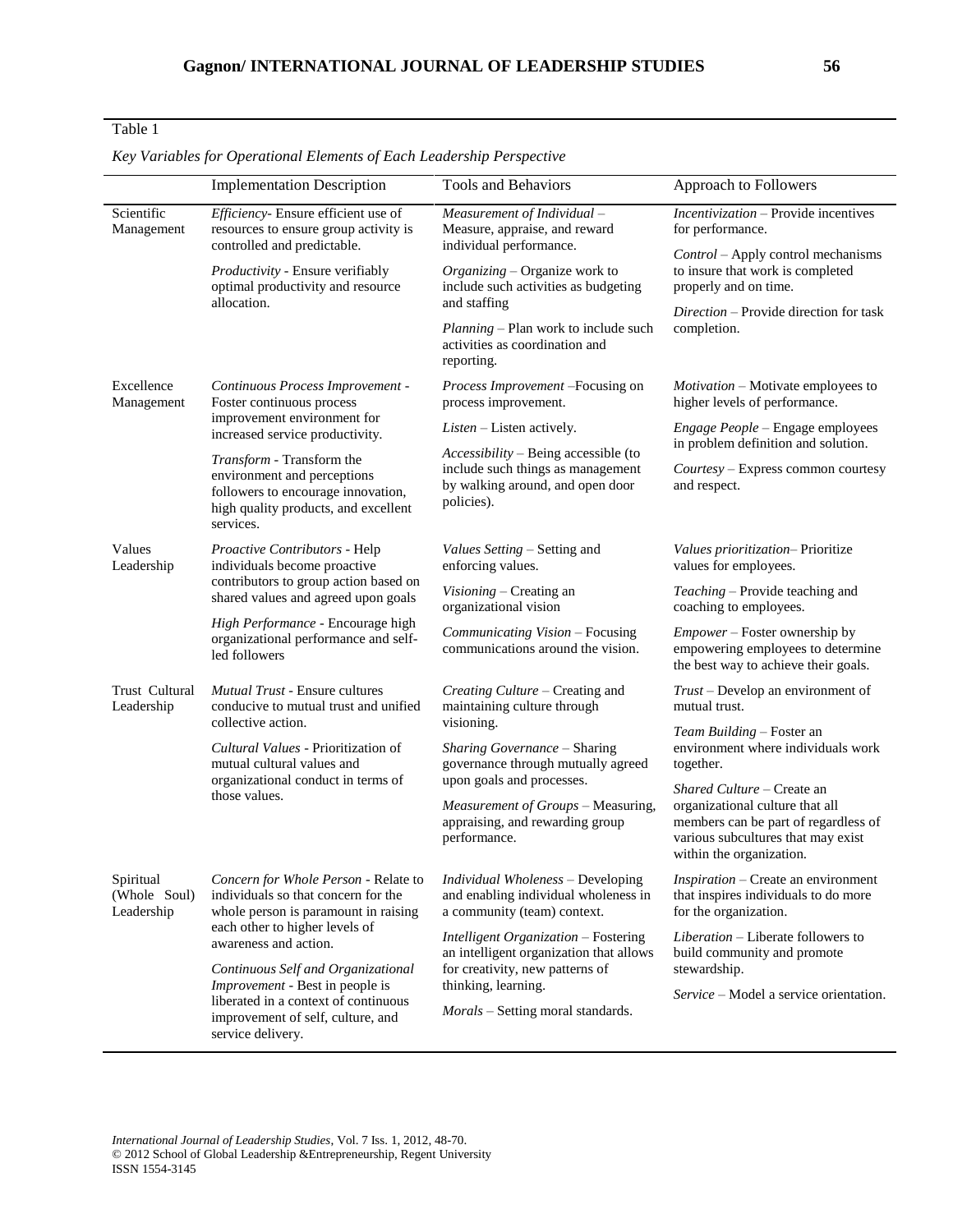

*Figure 1*. Leadership Perspectives Model with Variables.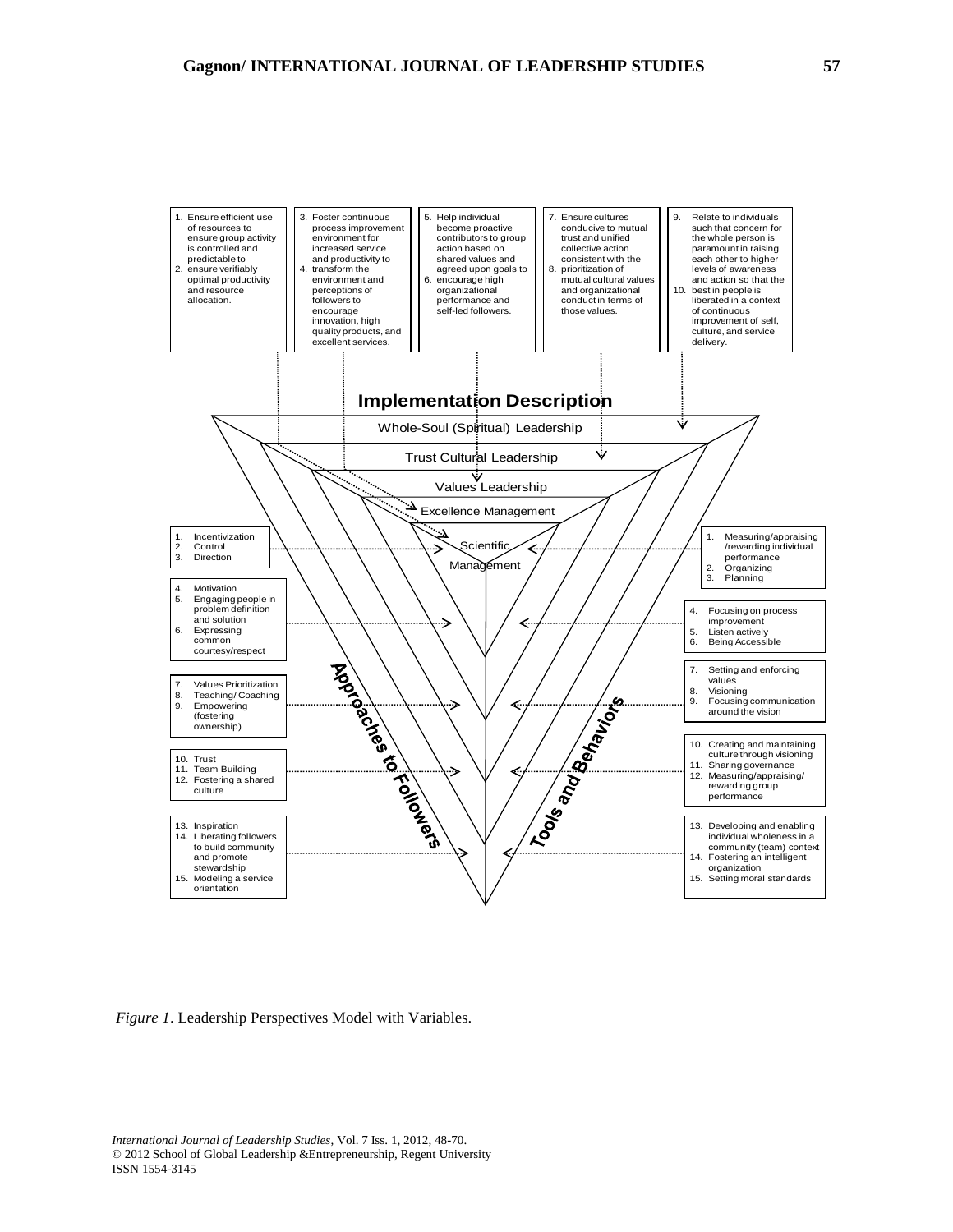#### **Method**

M. R. Fairholm (2004a) conducted a qualitative study to determine if the five perspectives of leadership proposed in the model existed among public managers from local government agencies. He performed a content analysis of 103 essays written by middle and upper level public managers from the District of Columbia government. He also interviewed an additional 30 lower, middle, and upper level public managers from local governments in Arlington, Virginia, the District of Columbia, and Prince Georges County, Maryland. The essays used in his study were written as part of the application process for entrance into the Program in Excellence in Municipal Management (PEMM) at The George Washington University. The interviews were conducted with 10 managers from District of Columbia municipal government agencies who were graduates of PEMM and 20 public managers who were not involved in the program. In his findings, M. R. Fairholm found support for the LPM, with evidence of all five perspectives found in both the content analysis of the essays and the interviews. His research was designed to determine if the model could be supported, and he was able to convincingly support the model. However, in order to further test the reliability of the model, the study must replicated and extended (Patton, 2002).

Replication duplicates previous work in an effort to increase generalizability of research findings. Replication is done using the same methods on the same population. Replication with extension means that the study is extended to another population, level of analysis, time frame, or geographical location to determine the extent to which findings may be generalizable to a larger population (Hubbard, Vetter, & Little, 1998). Such research is critical to knowledge development and considered to be "the route to determining whether research results are useful and can be applied to practical problems" (Hubbard et al., 1998). This replication of M. R. Fairholm's study maintains the public sector focus, but extends to a different population (employees from a single government agency), at a different level of analysis (state government), in a different geographical location, during a different time frame to determine the extent to which M. R. Fairholm's findings were generalizable to a larger population.

Perhaps the most distinct difference in the replication effort was that the sample was taken from a single agency, rather than numerous smaller agencies. This allowed for a better understanding of how the sample participants might be influenced by the context and culture of their organization, a variable that is difficult to gauge in a study of multiple organizations across three geographical areas. However, using a single organization meant that the organization had to be large enough to draw a sample from numerous functional areas to alleviate bias toward a specific job function. A large correctional agency in the Southeastern region of the United States provided a population large enough to contain the study within one organization, and still provide the depth (level of management) and scope (job function) required.

## **Research Setting and Sample**

The research in this study was conducted with managers from a large correctional agency in the Southeastern region of the United States. The organization employs approximately 13,000 individuals who staff 43 probation and parole districts, 32 major institutions, 16 work centers, 4 detention centers, 5 diversion centers, 3 regional offices and an academy of staff development. As a public sector organization focused on public safety, the agency has strict policies and procedures in place that all employees must adhere to. However, each member of the managerial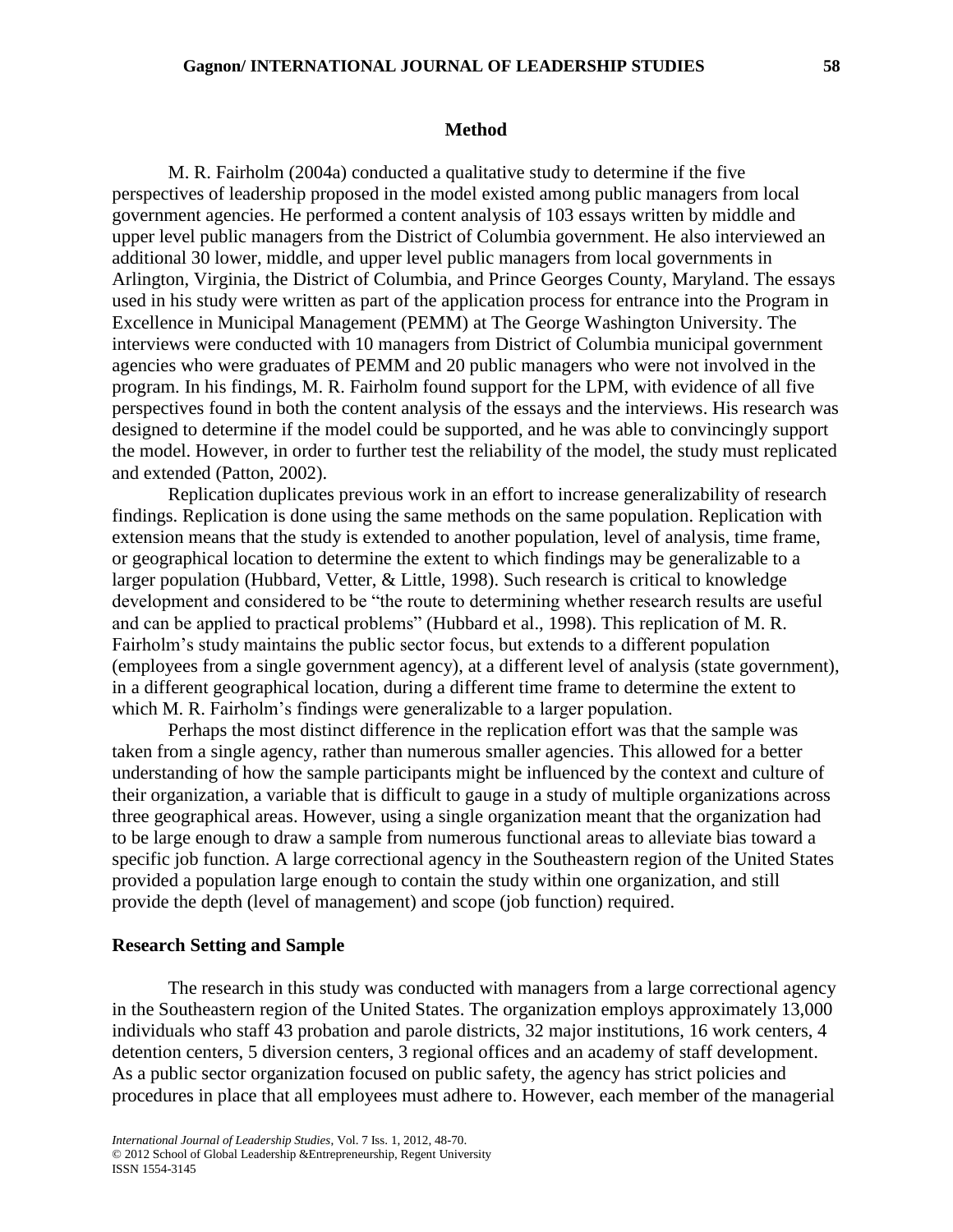staff has access to ongoing leadership training that focuses largely on building relationships with subordinates, peers, and superiors in an effort to apply principles of leadership to their managerial structure. Thus, the managerial structure of the organization is balanced with a strong concern for the wellbeing of the people connected to the organization; both employees and those they serve.

The organization is comprised of five separate divisions that manage the daily operations of the correctional system: The Operations Division focuses on management of institutions; the Community Corrections Division focuses on probation and parole; the Administration Division focuses on general support of the agency to include procurement, privatization projects, and architectural and engineers services; the Inspector General Division focuses on internal auditing and special investigations; and the Human Resources Division focuses on employment, benefits and staff development. The sample for this research was purposefully selected from managers within the Operations, Community Corrections, and Administrative Divisions. Managers within these divisions have similar job responsibilities across levels of management, and the divisions are structured in a similar hierarchy. The sample contains 18 managers from institutions, 18 managers from community corrections, and 19 managers from administration, for a total of 55 participants. Managers were included from the lower, middle and upper levels of management. These levels are balanced as equally as possible, with 14 participants from upper management, 21 participants from middle management, and 20 participants from lower level management. The upper managerial level has less representation because there are fewer employees at that level. Managerial level was established with a point of contact in the human resources department of the agency by associating each job title with a managerial level and coordinating the levels across departments. Table 2 provides the breakdown of the sample stratified by division and level of management.

|                           | Institutions<br>Division | Community<br>Corrections | Administration<br>Division | Total<br>Participants |  |  |
|---------------------------|--------------------------|--------------------------|----------------------------|-----------------------|--|--|
| Upper<br>Management       | 4                        | 4                        | 6                          | 14                    |  |  |
| Middle<br>Management      |                          |                          | 7                          | 21                    |  |  |
| Lower<br>Management       |                          |                          | 6                          | 20                    |  |  |
| <b>Total Participants</b> | 18                       | 18                       | 19                         | 55                    |  |  |

*Purposeful Sample Stratified by Division and Level of Management*

## **Data Collection and Analysis**

Table 2

The research design for this study was developed to streamline data collection and analysis so that a single researcher was able to complete the study. Thus, validity was built into the design through the use of a pre-structured case study design, with semi-structured interview questions, and a predefined, descriptive coding scheme. A pre-structured case is one in which the conceptual framework is precise, the research questions are explicit, and the investigator has a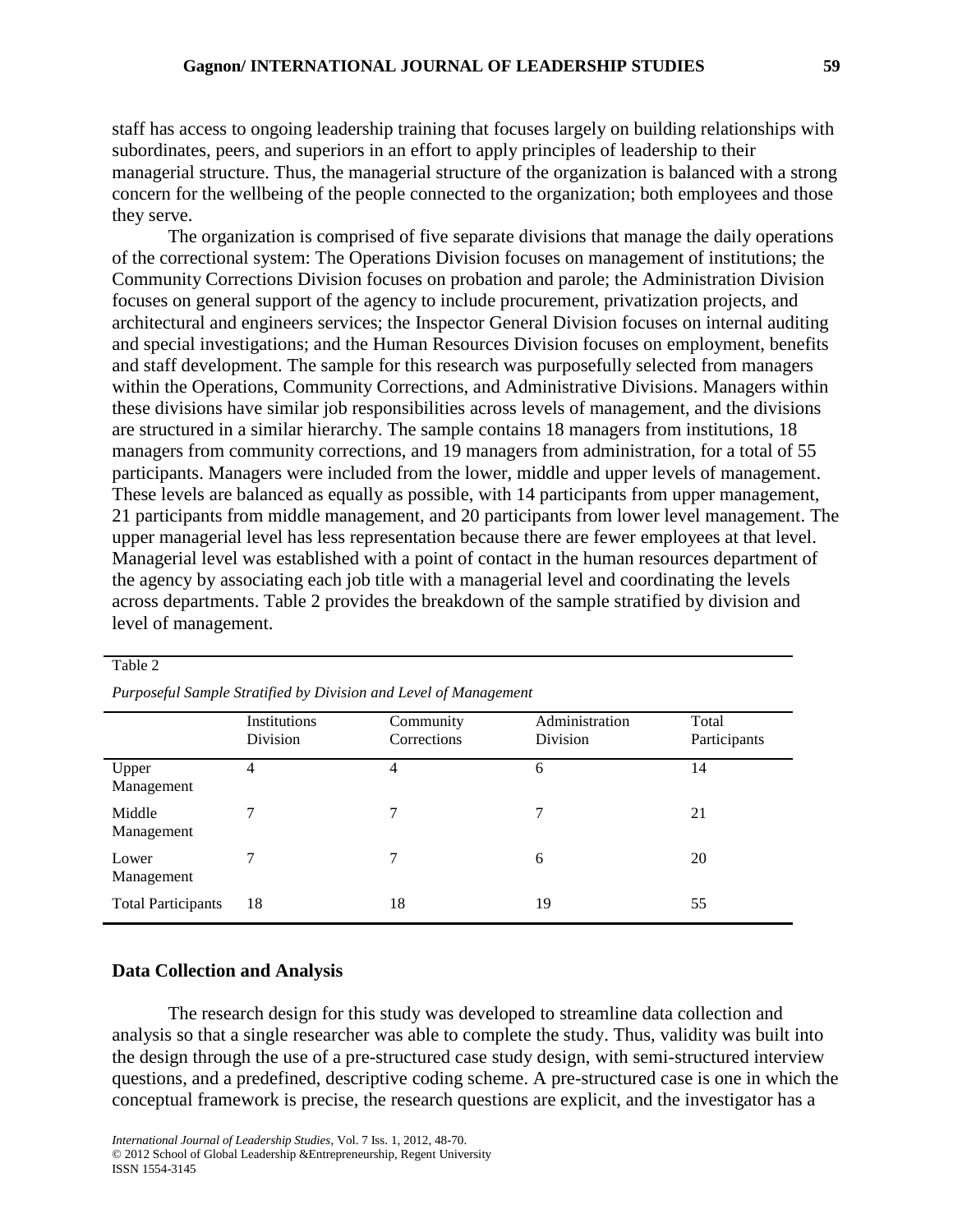clear sense of the data that needs to be collected (Miles & Huberman, 1994). According to Miles and Huberman, when those factors are in place, qualitative data collection procedures can be streamlined to reduce the amount of time and resources required for data reduction and sensemaking. The LPM provided a concise conceptual framework with the constructs, operational elements and variables explicitly defined (see Table 1). Since the research question sought to determine the extent to which the model is reflected in the sample, the only data of interest were those that explicitly related to the model. Thus, structured interview questions were designed to map specifically to the constructs of the model, with follow-up questions used for clarification. In this manner, the interviewer was able to collect data that clearly evaluated the constructs of the model and could be analyzed using a descriptive, pre-defined coding scheme.

Descriptive coding entails minimal interpretation and is used to attribute a phenomenon to a segment of text (Miles & Huberman, 1994), allowing for the data to be coded by a single researcher. The list of descriptive codes was predefined to identify both the leadership perspective and the operational element of the construct found in the segment of text, resulting in 15 codes. For example, when asked how a manager would engage followers in a departmental project, the comment "I would determine the tasks that need to be accomplished and assigned them to the most qualified individual" would be coded as "SMAF" meaning, scientific management (SM) approach to followers (AF), because this comment clearly indicates the approach of directing, a variable that falls into the SMAF category. Content that did not fall clearly into one of the 15 categories was not used for this study.

A limitation in the original study (M. R. Fairholm, 2004a) was that support was found for each operational element if any hits were found within the elements. Similarly, the perspectives were found to be supported if any subject typed within the perspective. As a result, an element with few hits was deemed as being represented and supportive of the model in the same way that an element with many hits was represented. Since M. R. Fairholm was focused on determining the existence of both elements and perspectives, this was a reasonable methodology for his purposes. However, for this study, cut points were established to determine the strength of support for each element and each perspective, and to provide a mechanism by which comparison could be made.

Cut points were established by dividing the number of data categories by 100. Any number above that result indicated strong support. The result was then divided by two to find the cut points for weak and strong support. For example, there were five leadership perspectives and five divided by 100 is equal to 20, and 20 divided by two is equal to 10. Thus, for the five leadership perspectives strong support was indicated with more than 20 percent of the hits, moderate support was indicated with 10 to 20 percent of the hits, and weak support was indicated with less than 10 percent of the hits. When looking at the three operational elements, strong support was indicated with more than 33 percent, moderate support was indicated with 17 to 33 percent, and weak support was indicated with less than 17 percent of the hits. When looking at all operational elements of all perspectives, there are 15 categories. Strong support was indicated with more than seven percent of the hits, moderate support was indicated with four to seven percent of the hits, and weak support was indicated with less than four percent of the hits. The following section further discusses how the data were analyzed and presents the findings.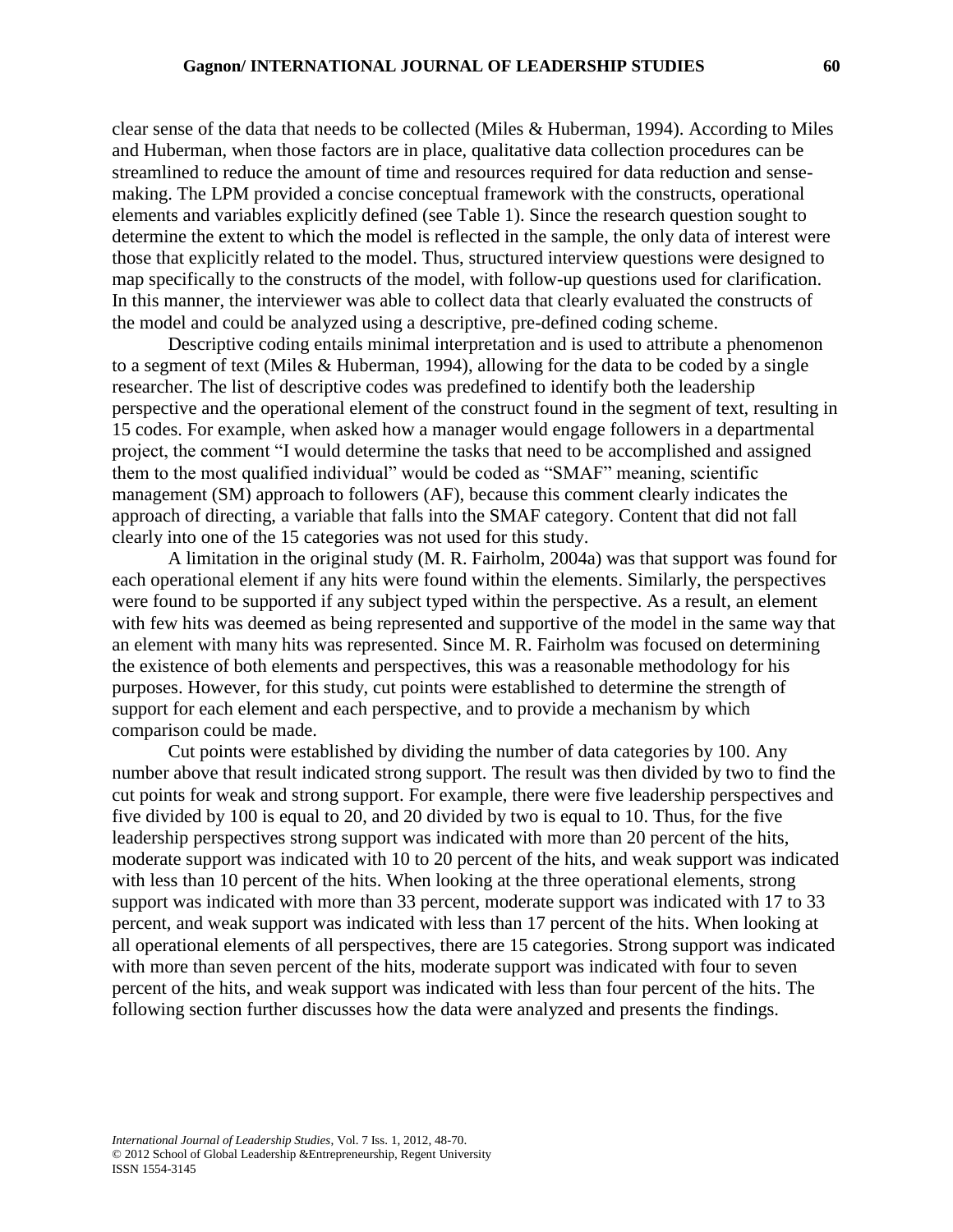#### **Findings**

The demographics of the sample closely resembled the population of the organization. The sample contained 65 percent males and 35 percent females. The ethnicity of the sample was 78 percent Caucasian, 20 percent African American, and 2 percent Asian. Data that were collected at the ordinal level revealed that the median age range of the subjects to was 50 to 54 years of age. Subjects had been in their current position for a median range of 0 to 5 years, and they had been a manager for a median range of 16 to 20 years. Ninety percent of the subjects held different management positions within the organization, while ten percent did not. Fifty-five percent of the subjects held positions with other government agencies prior to employment with the organization, while 45 percent did not. Thirty six percent of the subjects held positions in private industry prior to their employment with the organization, while 64 percent did not. The median educational level of the sample was completion of a bachelor degree, and 89 percent of the subjects had prior leadership training.

In this study, the research question asks: *To what extent does the perspective and practice of leadership described by managers within a state correctional agency reflect the Leadership Perspectives Model?* This question is addressed by evaluating (a) the extent to which the operational elements of implementation description, tools and behavior, and approach to followers are found to differentiate leadership perspectives; (b) the extent to which the five perspectives of leadership are represented in the data; and (c) the extent to which the perspectives are found to be hierarchical in nature. After coding the data from 55 interviews, a total of 1220 hits were recorded. These hits were dispersed across the three elements of the five leadership perspectives in various strengths. Following is an analysis of the hits by operational elements, leadership perspectives, and perspective hierarchy.

## **Operational Elements**

The first analysis of the operational elements examined the distribution of hits across the three operational elements. Out of the 1220 hits, 18% (n=222) were found in implementation description; 31% (n=378) in tools and behavior, and 51% (n= 620) in approach to followers. These data identify approach to followers as the strongest element of the model, with tools and behaviors second, and implementation description last. This indicates that the subjects of the research define leadership largely in terms of their relationship with followers. One subject stated, "we try to make people feel like we appreciate them and they are important…a lot of little things can be done to help show that you are the leader and that you do respect and appreciate the people." Another subject discussed the importance of followers in the leadership relationship by stating, "a lot of people can progress into leadership…I try to groom my people to be leaders." Finally, another subject stated, "followers should be involved in the process…some of the things they come up with become a main goal and they feel good about having had the idea and participating in the process." Each of these statements illustrates the importance of the follower in the eyes of the leader, as indicated in the data.

Since the data revealed that all of the operational elements were present to some extent, the next step was to determine if the three elements were present across the model, in each of the five perspectives. Figure 2 shows the results of this analysis in terms of percentage of total hits found in each of the three operational elements of the five leadership perspectives.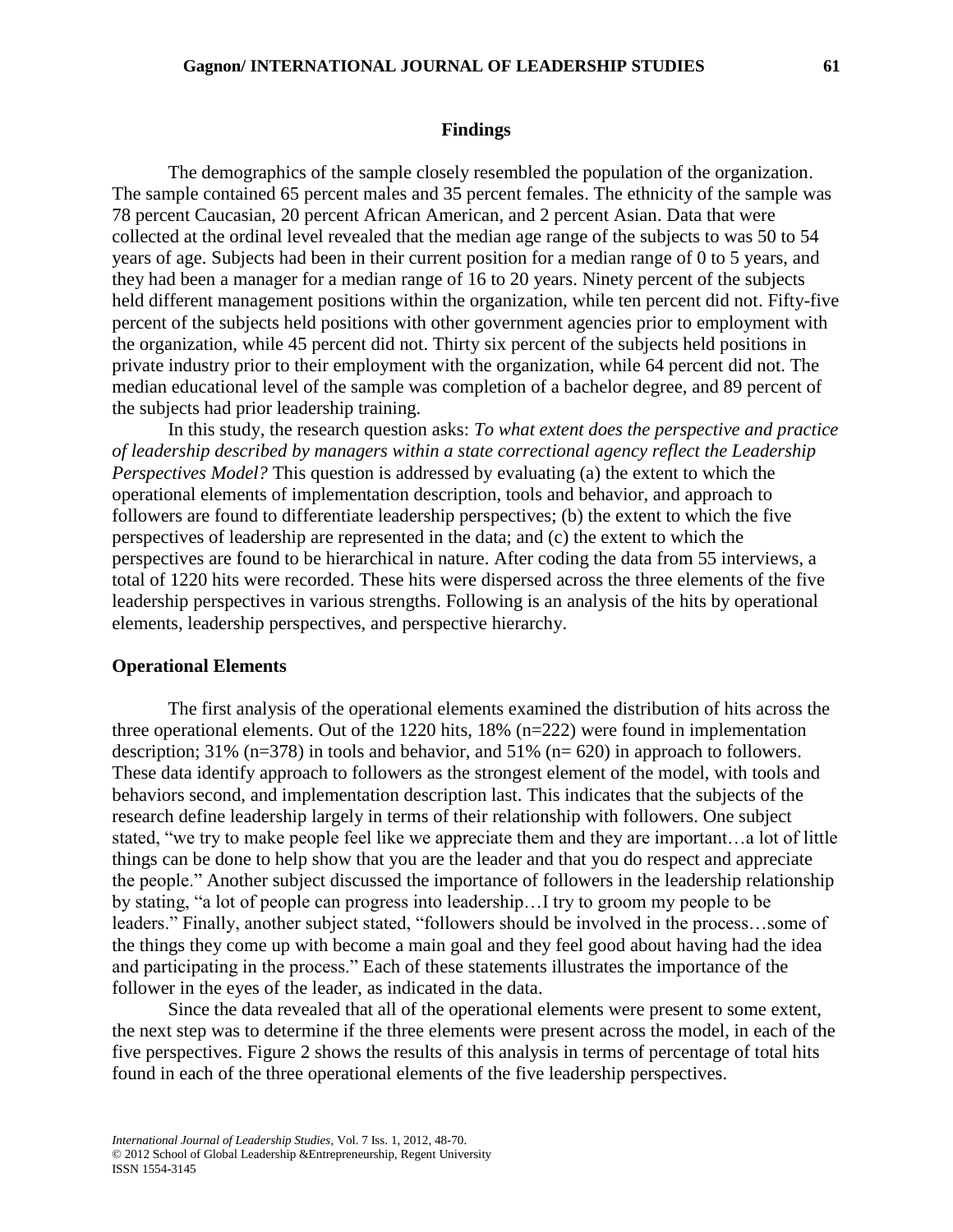

*Figure 2*: Percentage of total hits found in each operational element of the Leadership Perspectives Model.

These data indicate that the most strongly supported element in the entire model is approach to followers in the excellence management perspective. An important variable of this

element is engaging people in the process, and this variable was consistently found among interview responses, regardless of the leadership perspective the subject held. For example, a subject who typed in the values leadership perspective clearly stated the importance of engaging people in the process when commenting, "You have to give them the opportunity and let them know that as a leader I respect what you can bring to the table; that is why I brought everyone to the table." Another subject explained that the aspect of engaging followers is an important part of the culture of the organization. This manager explained that in a culture dominated by policy and procedures, it is important to give individuals the opportunity to provide input into the procedures whenever possible.

The remaining elements that were strongly supported are found primarily in the first three perspectives of scientific management, excellence management and values leadership; with the only other element that is strongly supported found in approach to followers in the trust cultural leadership perspective. With over 75 percent of all the hits found within the first three perspectives, these data are skewed toward the first three perspectives. The skewed data does not immediately raise any issues with the model since it could simply indicate that this sample of managers tend toward the first three perspectives. However, when analyzing the data trend illustrated in Table 1, there is some discrepancy in the way the five perspectives are utilized.

Each of the first three leadership perspectives shows the data trend for the elements to be exactly the same, regardless of the strength indicators. Approach to followers is the most strongly represented, followed by tools and behaviors, and then implementation description. When analyzing the last two leadership perspectives of trust cultural leadership and whole soul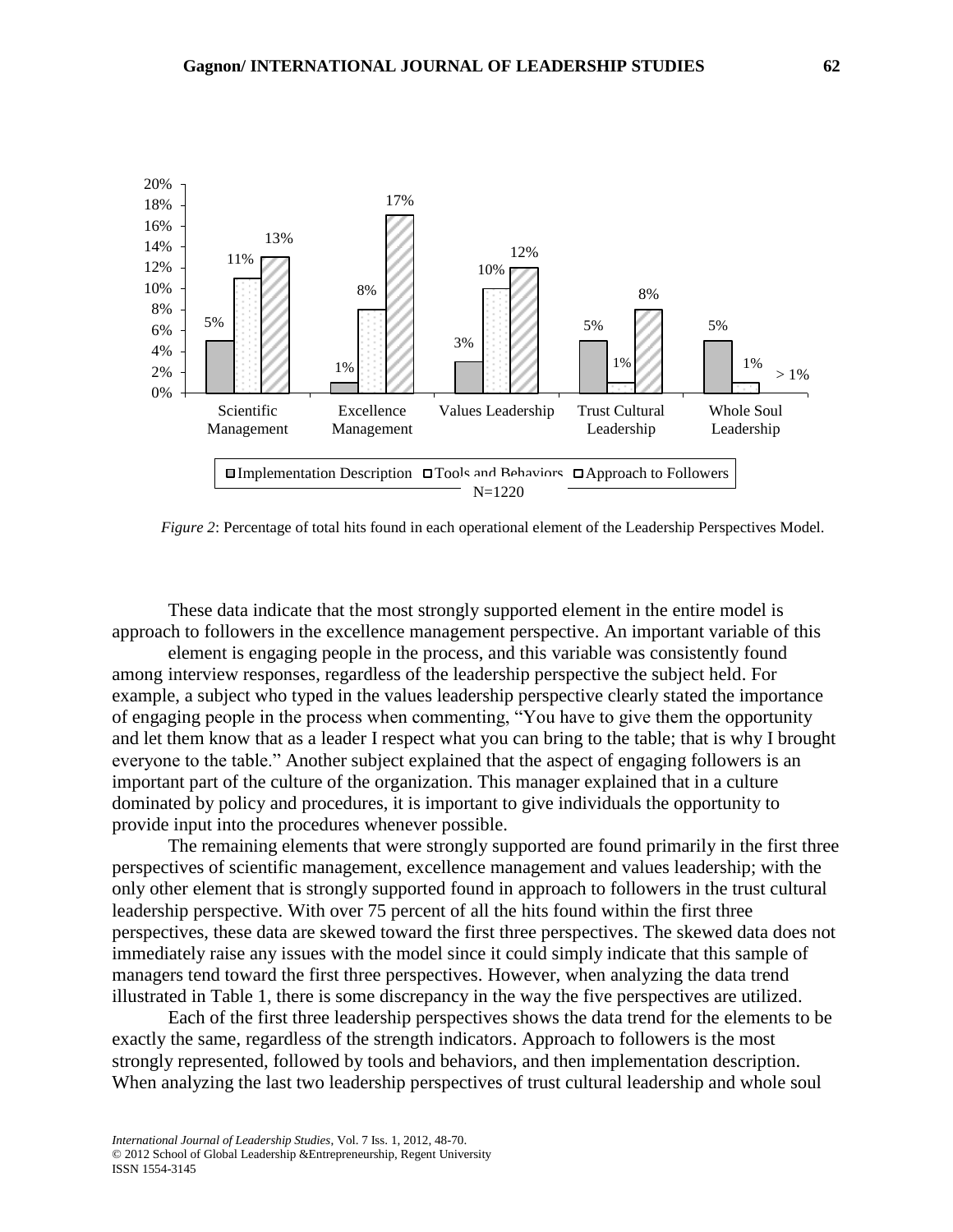leadership, the data trend changes. Implementation description is proportionally stronger in these perspectives than the first three perspectives, with tools and behaviors proportionally weaker. Similar to the first three perspectives, approach to followers has the strongest percentage in trust cultural leadership, but this element is almost non-existent in whole soul leadership, with only two hits. The remaining elements in the last two perspectives are all weakly supported. These data indicate that the perspectives of scientific management, excellence management and values leadership are more strongly supported and differently supported than the perspectives of trust cultural leadership and whole soul leadership. This difference in data trends suggests that the last two perspectives are different in substantial ways from the first three perspectives. Although the data do not provide enough information to fully explain the difference in the data trend found in the last two perspectives, they suggest that something about these perspectives is incorrect in the model. This may mean that either the operational elements are incorrectly defined for these perspectives, or that the perspectives themselves are not supported as constructed in the model.

The final analysis of the operational elements is an evaluation of the elements as a percentage of the total hits within each perspective. Analysis of the operational elements as they relate within each perspective places the data in a context that allows for an analysis of the strength of the element in defining the perspective. Out of the 1220 total hits, 358 hits were found in scientific management; 310 in excellence management; 304 in values leadership; 166 in trust cultural leadership; and 82 in whole soul leadership. For this analysis, the number of hits in



*Figure 3*: Percentage of hits for each operational element within each leadership perspective.

each perspective is not of primary importance. The distribution of hits across the elements of the perspective is more important because it illustrates how well the elements define the perspective. Figure 3 shows the data for the percentage of hits for each operational element within each leadership perspective.

Eight of the 15 elements provide strong indicators for their perspective. Approach to followers is strongly supported in the perspectives of scientific management, excellence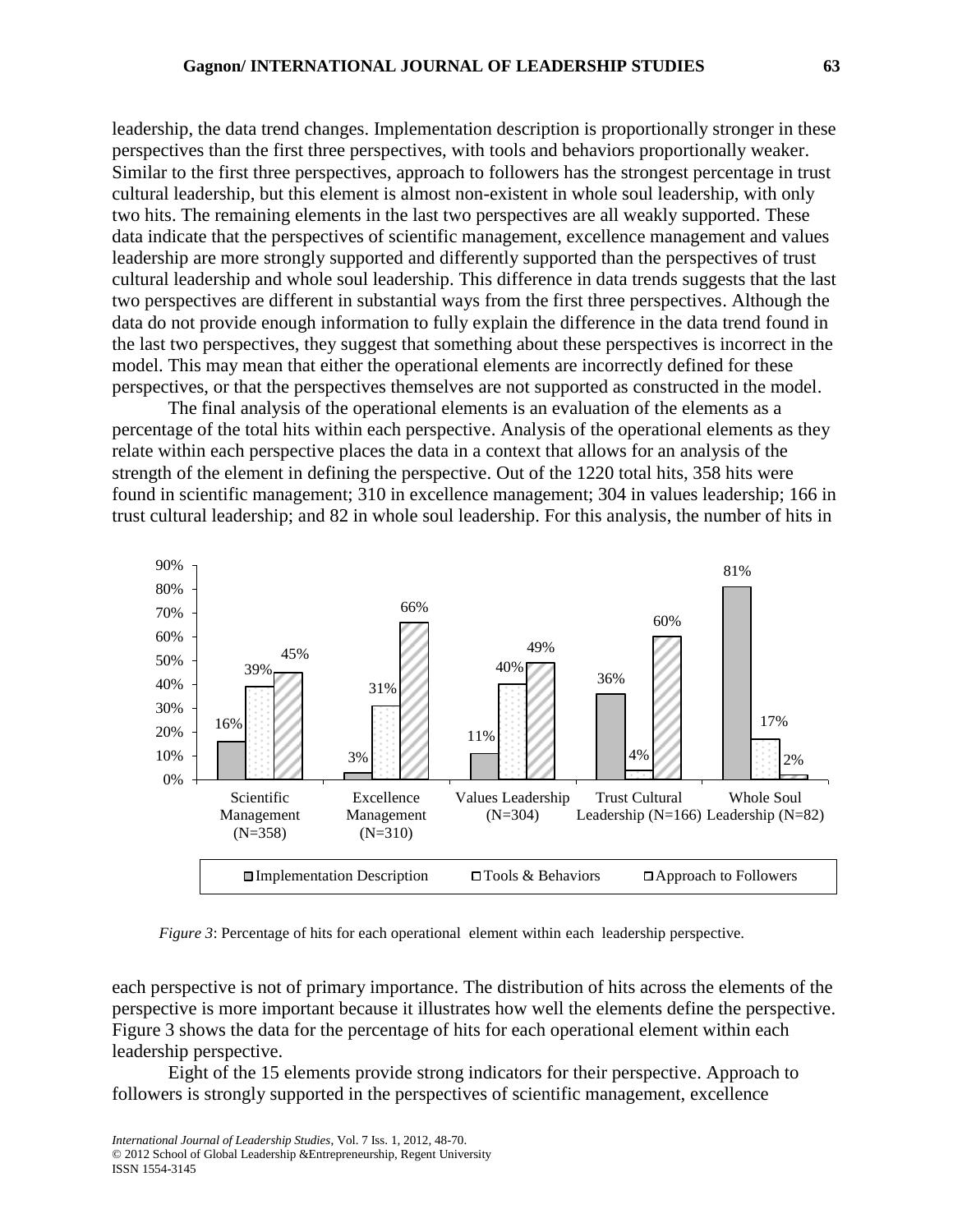management, values leadership and trust cultural leadership; tools and behaviors is strongly supported in the perspectives of scientific management and values leadership; and implementation description is strongly supported in the trust cultural leadership and whole soul leadership perspectives. Moderate support is found for the element of tools and behaviors in the scientific management and whole soul leadership perspectives. Weak support is found for the element of implementation description in the perspectives of scientific management, excellence management, and values leadership; the element of tools and behaviors in trust cultural leadership; and the element of approach to followers in the whole soul leadership perspective.

These data indicate that implementation description is a weak descriptor of the perspectives of scientific management, excellence management, and values leadership. Another issue that this analysis raises is the same problem with the data trend that was noted in the previous analysis. The trends for the first three perspectives of scientific management, excellence management, and values leadership are different than the last two perspectives of trust cultural leadership and whole soul leadership. In each of the first three perspectives, the data trend shows approach to followers to be most strongly supported, with tools and behaviors second, and implementation description most weakly supported. For the last two perspectives, the data trend is different from the first three and different from each other. These data indicate that implementation description is a strong descriptor of the perspectives of trust cultural leadership and whole soul leadership, the complete opposite of the finding for the first three perspectives. Again, this is troubling because the expectation would be that the data trend would be stable, even if the strength of the support was weak.

## **Leadership Perspectives**

A second approach to analyzing the research question is to analyze the extent to which the five leadership perspectives of scientific management, excellence management, values leadership, trust cultural leadership and whole soul leadership are found within the data. The analysis of leadership perspectives was twofold. First, the data were analyzed to determine the distribution of hits across each perspective. This analysis provided an overall description of how well each perspective is represented. The second analysis evaluated the primary perspective of each subject, calculated as the perspective with the highest number of hits

The data revealed that the 1220 hits were disbursed as follows: 29 percent (n=358) scientific management; 25 percent (n=310) excellence management; 25 percent (n=304) values leadership; 14 percent (n=166) trust cultural leadership; and 7 percent (n=82) whole soul leadership. In terms of percentage of hits, the perspective of scientific management is most strongly represented, with each subsequent perspective represented with a declining number of hits. Strength indicators reveal that the perspectives of scientific management, excellence management and values leadership are strongly supported within the data; the perspective of trust cultural leadership is moderately supported; and whole soul leadership is weakly supported. These data do not show a great deal of difference among the first three perspectives in terms of the strength of support, but show a considerable drop in support for the last two perspectives of trust cultural leadership and whole soul leadership. This finding is consistent with all previous analyses, where support for trust cultural leadership and whole soul leadership is moderate to weak.

The findings are different, however, when the data are analyzed in terms of the perspective in which each individual is typed – the primary perspective. The primary perspective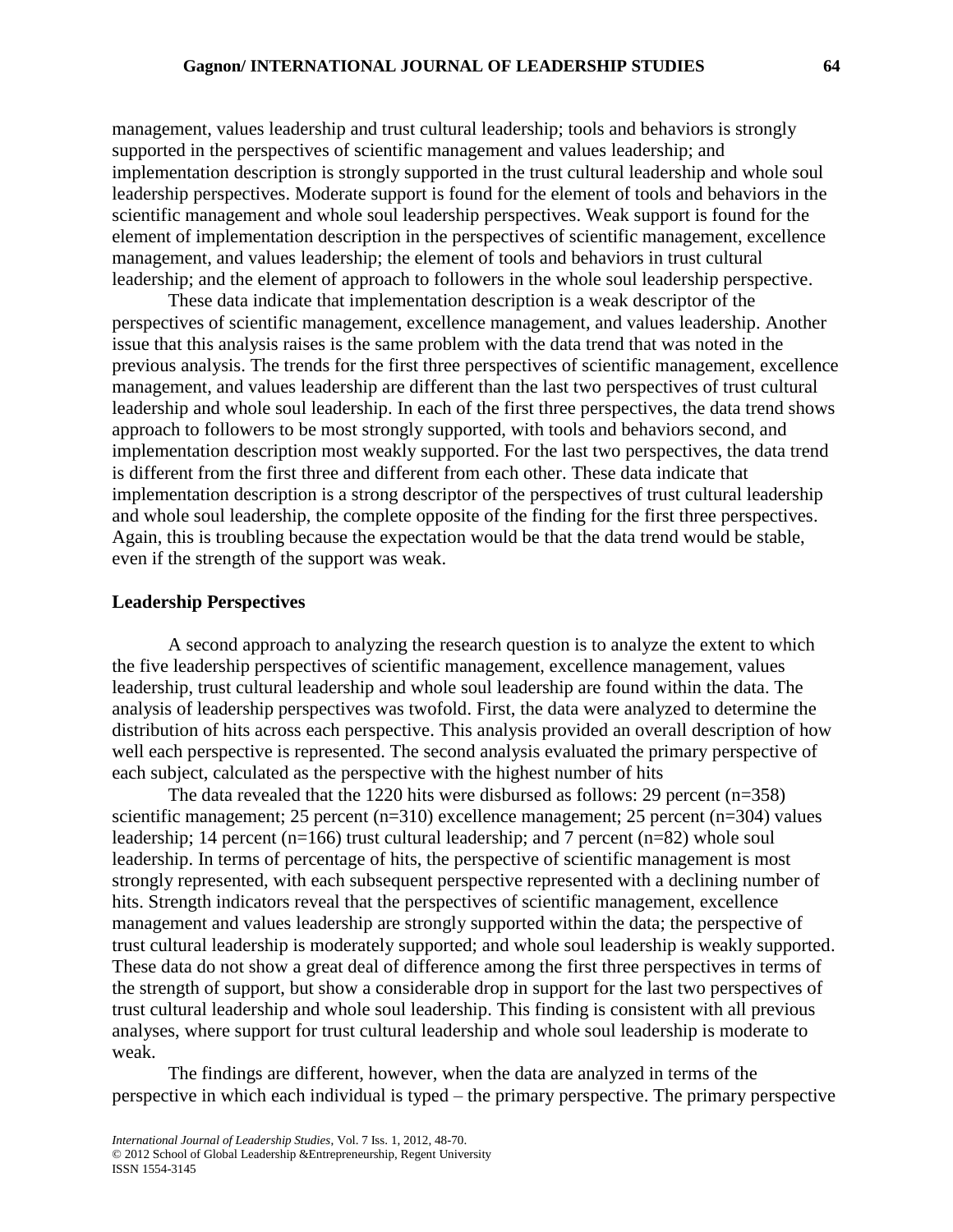for each subject was determined by calculating the perspective in which the subject had the highest number of hits. These data indicate that the 55 individuals interviewed were typed as follows: 42 percent  $(n=23)$  scientific management; 18 percent  $(n=10)$  excellence management; 29 percent (n=16) values leadership; 9 percent (n=5) trust cultural leadership; and 2 percent (n=1) whole soul leadership. When analyzed in terms of primary perspective, only the perspectives of scientific management and values leadership are strongly supported, with moderate support for excellence management, and weak support for trust cultural leadership and values leadership.

A notable difference is found among the two analyses used for leadership perspectives. Support for excellence management in terms of number of hits, is reduced from strong to moderate support in terms of individuals who typed in the perspective. Similarly, trust cultural leadership is reduced from moderate to weak support in terms of number individuals who typed in the perspective. Although the data do not clearly explain this phenomenon, it may indicate that individuals freely use elements from perspectives other than their primary perspective. For example, the following quote clearly shows the use of more than one perspective. When asked about accomplishing a project with a two week deadline, a subject gave the following response:

I think there are times when a leader needs to manage. I know what a leader does and I know what a manager does and they are not the same. I would say that ideally I could empower them [followers] to get the job done and sit back. [I could] empower them to come up with the ideas for the project and to make it their own, with me standing on the outside to see the big picture and to see how it is coming along. You can only do that when you have people you can trust. But sometimes you don't empower. I think somewhere down the line with a project, especially one with a tight deadline, I would think along the lines of directing and delegating, not empowering.

This manager spoke of empowerment, an approach to followers in the values leadership perspective, as the ideal approach to leadership. The manager also spoke of the necessity of having trust in employees, an approach to followers in the trust cultural leadership perspective. Finally, the value of directing and delegating was discussed, an approach to followers in the scientific management perspective. This indicates that the manager is not necessarily focused in one specific perspective, but rather, uses the approach to followers that is most appropriate for the situation. This particular subject was typed into the scientific management perspective as the primary perspective, but only one hit separated the primary perspective of scientific management from the secondary perspective of values leadership. This clearly shows that a subject may utilize a perspective other than the primary perspective.

## **Multiple Leadership Perspectives**

When an individual types in one leadership perspective, but continues to use elements of other perspectives, multiple leadership perspectives exist. This seems to contradict M. R. Fairholm's (2004a), assertion that each perspective is unique and discernable from the others, and that the perspectives are paradigmatic in nature and relate in a hierarchical manner. M. R. Fairholm does not fully explain what he means by paradigmatic when referring to the perspectives. He states that some individuals view paradigms as commensurable (Harman, 1998), meaning they can exist together; while others view them as incommensurable (Kuhn, 1996), meaning that the presence of one paradigm precludes the presence of another. Without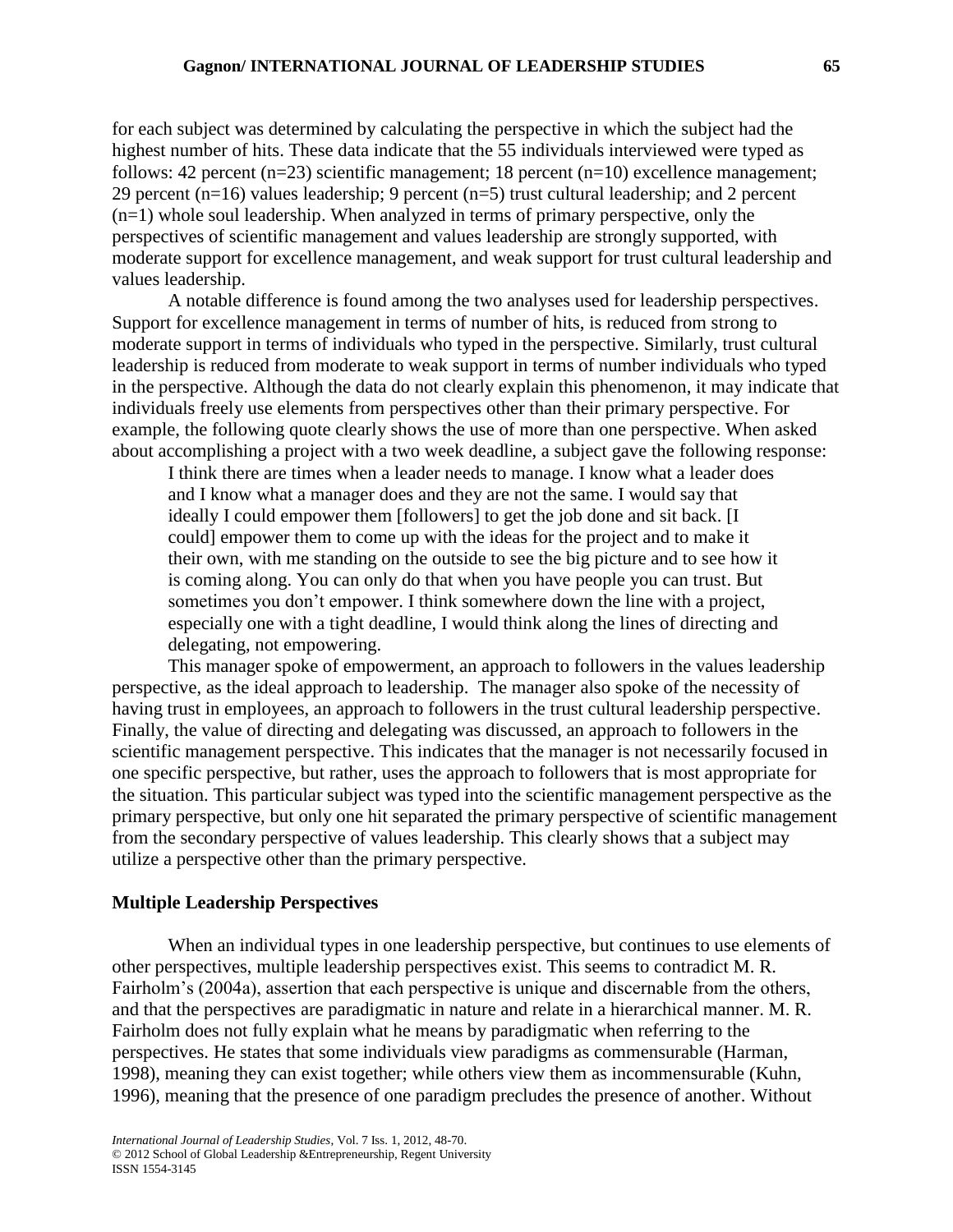defining the paradigmatic nature of the perspectives, it is difficult to analyze the extent to which the perspectives are supported in the data. If the paradigmatic nature of the perspectives is commensurable, the data support that proposition, but calls into question whether the perspectives are, in fact, distinct and separate from one another. If they are incommensurable and, therefore, the existence of one precludes the existence of another, the data do not support that proposition. This definitional problem represents a limitation in the model that must be resolved.

M. R. Fairholm acknowledged this issue and commented that individuals were "not always exclusive in the leadership perspective they defined, mixing and matching elements of different perspectives" (M. R. Fairholm, 2004a, p. 152). He considered that this may mean either that individuals understand leadership in complex ways, or that their conceptions are changing from one perspective to another. M. R. Fairholm acknowledged that this problem makes it difficult to analyze the data in terms of support for each perspective. Thus, he introduced the existence of pure forms and majority perspectives as critical to supporting the five separate perspective of leadership in the model.

## **Pure Forms and Majority Perspectives**

With the presence of multiple perspectives in the data, the existence of "pure forms" and "majority perspectives" is a measure that can be used to substantiate the existences of all five perspectives (M. R. Fairholm, 2004a). A subject is considered to type as a "pure form" in their perspective when 100 percent of their hits are contained within that perspective. A "majority perspective" is established when over 50 percent of the hits are found within the perspective. When pure forms and majority perspectives are present in the data, the data indicate that those subjects function primarily within their perspective and rarely use other perspectives. The existence of pure forms would indicate that the perspectives are incommensurable, while the existence of majority perspectives would indicate movement from one perspective to another – an idea that is not in conflict with the notion of an incommensurable paradigm. Thus, when M. R. Fairholm found evidence of pure forms and majority perspectives for each leadership perspective, with the exception of excellence management, he established this finding as evidence that the perspectives do exist in the data, and provided support for the model.

The data in this study reveal that there are no pure forms among the sample, and only eight majority perspectives, for a total of 15 percent of the sample. Out of the eight majority perspectives, seven are found in the scientific management perspective, with a range of 52 to 71 percent of the total hits found in that perspective. The other majority perspective is found in excellence management, with 67 percent of the hits found in that perspective. It is notable that seven of the eight majority perspectives are found within the perspective of scientific management, and one is found in excellence management. Since pure forms and majority perspectives are used as part of the validation of each perspective in the model, the lack of majority perspectives for values leadership, trust cultural leadership and whole soul leadership is troubling. Of particular concern is the lack of pure forms or majority perspectives for values leadership, since this perspective has been strongly supported in all other analyses.

The existence of multiple perspectives and the lack of pure forms and majority perspectives are difficult to understand in terms of support of the model, since their meaning in the model has not been fully established. For example, the data provides support for all of the leadership perspectives and elements, although some are more strongly supported than others.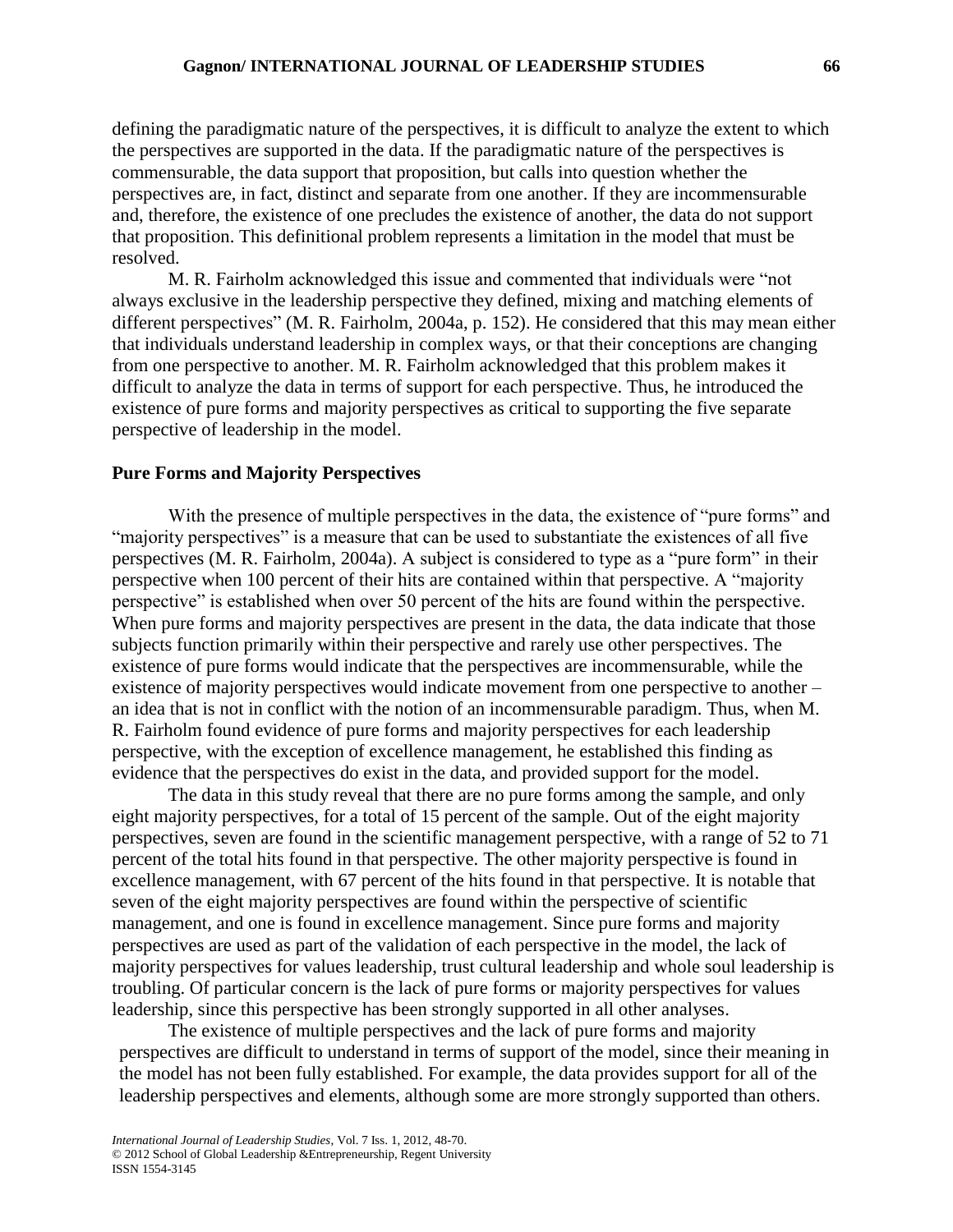However, the presence of multiple leadership perspectives and the absence of pure forms and majority perspectives conflict with these findings. Thus, the construction of the model needs further development to define the constructs and how they relate to one another. This is clearly an area for further research to validate to the model.

## **Hierarchy of Perspectives**

The final analysis conducted to determine the validity of the model is used to determine if the perspectives are hierarchical in nature. According to M. R. Fairholm (2004a), the relationship between the primary and secondary perspective determines the extent to which the perspectives relate in a hierarchical manner. These perspectives should be progressive, meaning the secondary perspective is related to the primary perspective as the next highest perspective in the hierarchy. The data collected in this study illustrate that the relationship between many of the primary and secondary perspectives is not progressive. Further, even when the secondary perspective is a higher level perspective, it does not always progress to the next higher order perspective. For example, 13 of the 23 subjects who typed in scientific management had a secondary perspective that was higher than excellence management, the next perspective in the hierarchy. Five of the ten subjects who typed into excellence management as the primary perspective, had scientific management, a lower order perspective, as their secondary perspective. Likewise, 12 of the 16 subjects who typed in values leadership as the primary perspective had a secondary perspective that was lower than values leadership. In trust cultural leadership, four out of the five subjects had a secondary perspective lower than their primary perspective. Finally, the one subject who typed in whole soul leadership as the primary perspective had a secondary perspective of scientific management.

According to these data, there is limited support for the hierarchical nature of the LPM. Instead, subjects seem to operate within several of the perspectives, although they usually prefer one over another, as evidenced by their primary perspective. This relationship between perspectives is clearly seen in the qualitative data. One subject stated,

A leader is a person who has vision and goals for the organization. Not that they can necessarily achieve all of them, but they set them and work towards them. But the department looks at how I manage my facility or my budget or my staffing when they look at me as a leader.

When this individual discusses leadership in terms of vision and goals for the organization, the values leadership perspective is tapped into. However, the individual goes on to discuss the importance of managing, budgeting, and staffing, all tools of the scientific management perspective.

Another respondent suggested, "Leaders should mentor followers, teach them to be successful so they [followers] can grow professionally and personally. Sometimes they [leaders] also have to say this is your job – do your job – this is what you get paid for." Again, the subject discusses the teaching and mentoring element of values leadership, but also clearly discusses the tools of scientific management. Another manager when asked about accomplishing a task with employees stated, "I would make sure I chose the right person for the task. I would talk to everyone and tell them my vision about getting this done, but also ask them what they think, then put those two things together." In this statement the subject begins with the scientific management approach of staffing, moves into the values leadership approach of visioning, and then concludes with the participatory approach of excellence management. These data illustrate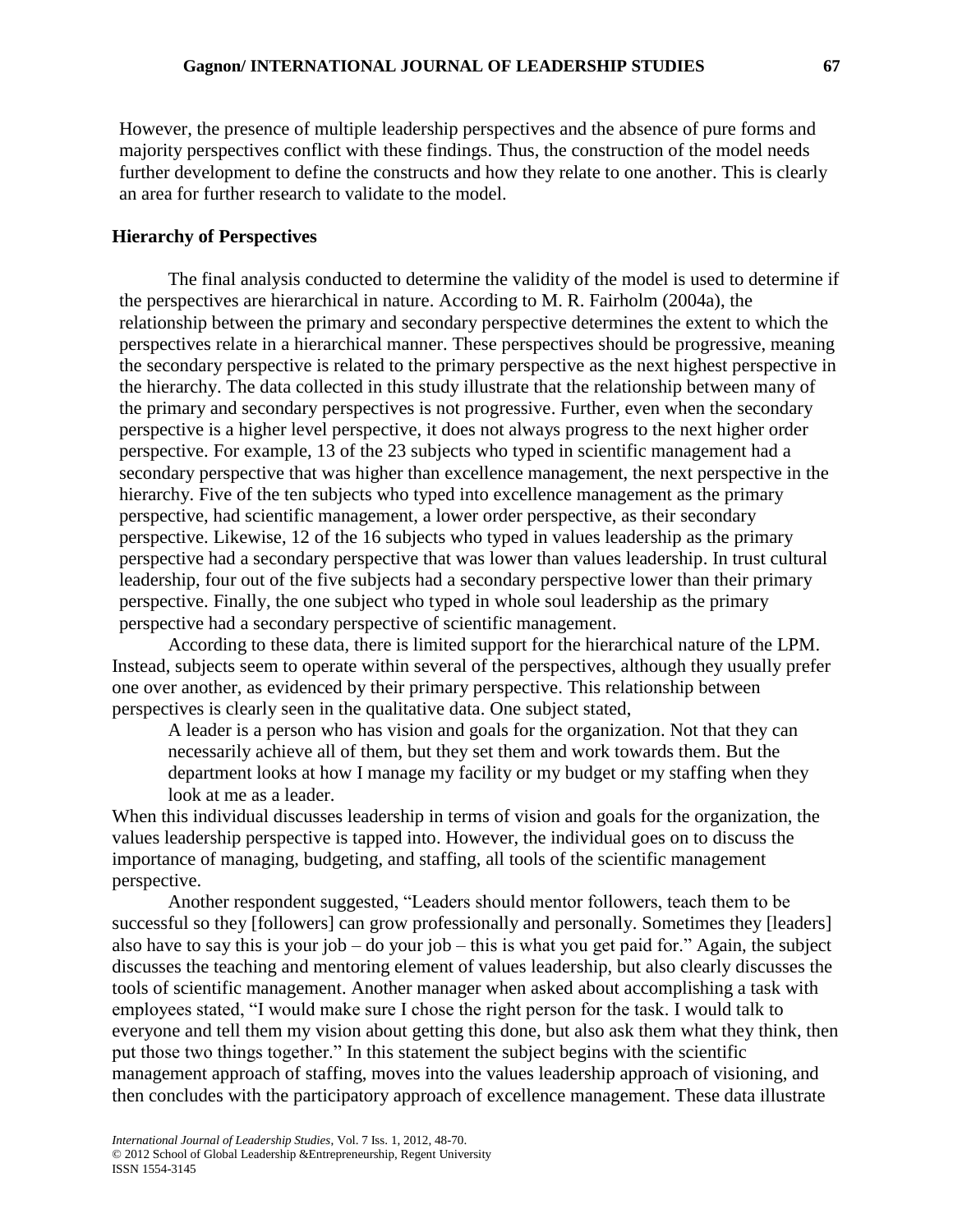that when analyzing the primary and secondary perspectives, as well as and the qualitative data, the hierarchical relationship of the perspectives is not supported.

#### **Limitations of the Study**

Before discussing the conclusions drawn from this research, it is important to acknowledge two limitations that are inherent within the study. First, although the instrumental case study method strengthened the overall design of the study in many ways, it also presented a limitation. It is possible that the findings could be attributable to something within the culture of the organization itself, rather than differences in the perception and practice of leadership among the managers. Organizational function is an area that was cited by M. R. Fairholm (2004a) as potentially skewing the results. The paramilitary structure of the sample as a public safety organization could have skewed the results toward the first three perspectives due to its emphasis on structure and policy. However, this does not explain why the data trends for last two perspectives are different from the first three. The explanation for this phenomenon may be found in construction of the model itself. The first three perspectives are well supported in the literature and well defined in the model, while the last two perspectives remain somewhat ambiguous. Further research needs to be done, particularly on the last two perspectives, to determine if the skew toward the first three perspectives reflects a weakness in the model. While the organization culture may explain why the sample is skewed toward the first three perspectives, it does not explain why the data trends for the last two perspectives are so different from the first three.

A second limitation to the study is that it did not lend itself to triangulation. Although data triangulation, theory triangulation and methodological triangulation are not appropriate for this study, investigator triangulation could have strengthened the results by reducing the potential for investigator bias. This limitation is addressed through the use of a tight research design, a strong theoretical framework, clear research questions and a precise method for data collection and analysis. However, further study regarding the LPM would be strengthened with a team of researchers to create investigator triangulation.

## **Conclusion**

The data collected in this study only partially reflects the Leadership Perspectives Model. The operational elements of tools and behaviors, and approach to followers are strongly reflected in the data, but implementation description has weak support. The leadership perspectives of scientific management, excellence management, and values leadership are strongly supported, but the perspectives of trust cultural leadership and whole soul leadership have weak support. There is evidence that multiple perspectives exist within the data and that these multiple perspectives are not incommensurate. There are no pure forms of any perspective and majority perspectives only exist within scientific management and, marginally, within excellence management. Finally, the perspectives do not convincingly relate in a hierarchical manner.

Although the LPM is only partially supported through in the study, this research has been helpful in determining the strength of the model in identifying the leadership perspectives managers may have. In the original study, M. R. Fairholm (2004a) was looking for support for each element and perspective, and considered any support at all to affirm the model. Since his research was the first study of the model, the important contribution he made was in developing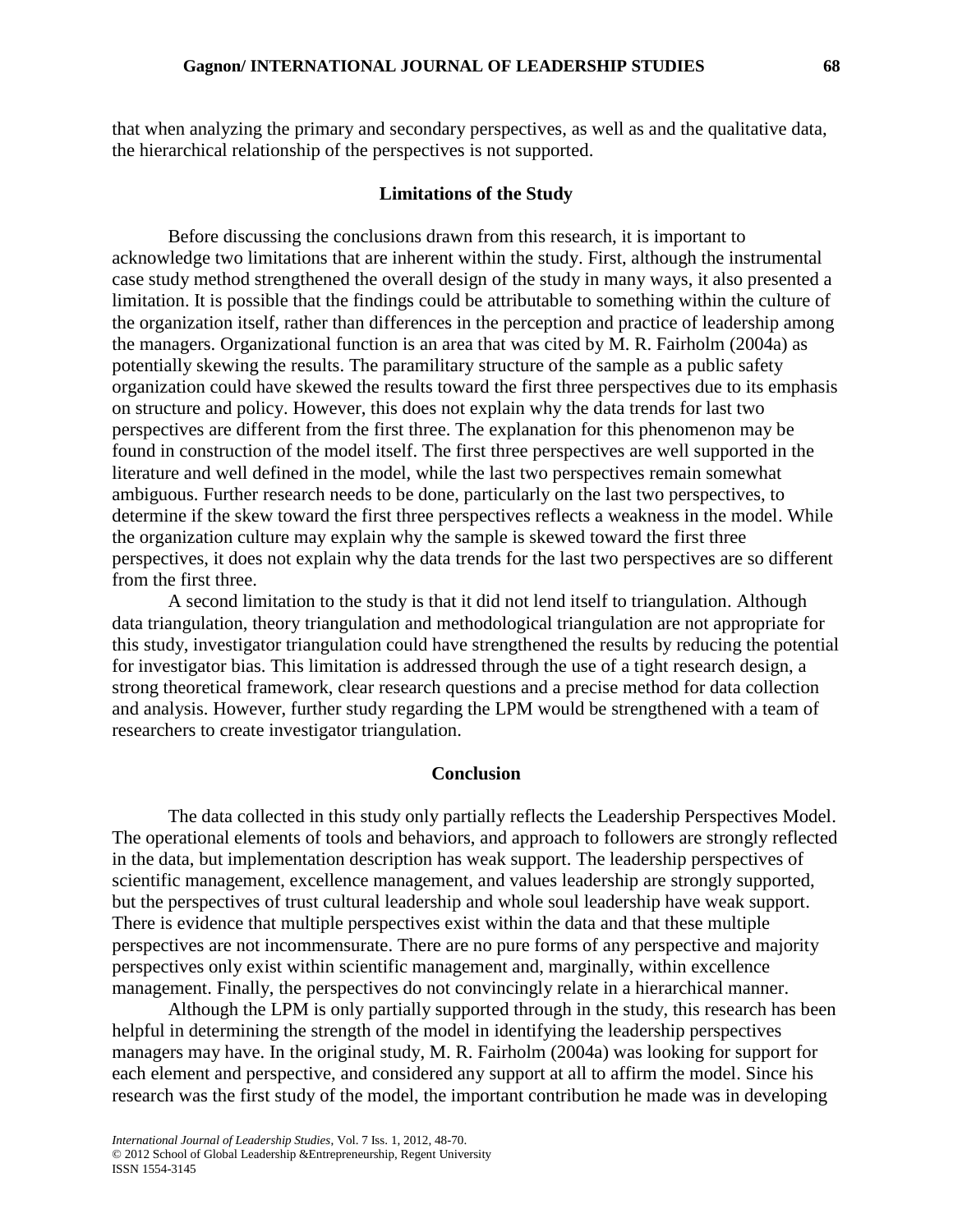and testing the model and its constructs. Thus, most constructs were supported in that they were visible within the data, but many were not strong within the data. This analysis established parameters for determining the strength of the model. Adding the strength indicators has shown the areas of the model that have limitations, and provides indicators for further research. The immediate concern is to validate each of the constructs in terms of their definition and their relationship to each other. If the leadership perspectives model can be validated and modified through future research, it holds promise as a diagnostic tool for identifying the way managers view leadership so that, through training and development, their view may be enlarged.

## **About the Author**

Elizabeth Gagnon is the director of the Center for Community Engagement and a lecturer in leadership studies at Christopher Newport University in Newport News, Virginia. Her research interests are values leadership, public sector leadership, service learning, and community engagement. Her leadership classes are often taught in a service learning environment to give students the opportunity to participate in citizen leadership and to build civic responsibility. Email: [elizabeth.gagnon@cnu.edu](mailto:elizabeth.gagnon@cnu.edu)

## **References**

- Avolio, B. J., & Bass, B. M. (2004). *Multifactor leadership questionnaire manual and sample set*. Menlo Park, CA: Mind Garden.
- Barker, J. A. (1992). *Future edge: Discovering the new rules of success*. New York: Morrow.
- Barnard, C. I. (1964). *The functions of the executive*. Cambridge, MA: Harvard University Press.
- Bass, B. M. (1990). *Bass & Stodgill's handbook of leadership theory, research and managerial applications* (3rd ed.). New York: The Free Press.
- Bennis, W. (1989). *On becoming a leader*. Reading, MA: Addison-Wesley.
- Bennis, W., & Nanus, B. (1985). *Leaders: Strategies for taking charge*. New York: Harper and Row.
- Bennis, W., & Schein, E. H. (Eds.). (1966). *Leadership and motivation: Essays of Douglas McGregor*. Cambridge, MA: Massachusetts Institute of Technology Press.
- Burns, J. M. (1978). *Leadership*. New York: Harper & Row.
- Deming, W. E. (1988). *Out of the crisis*. Cambridge, MA: Massachusetts Institute of Technology.
- DePree, M. (1987). *Leadership is an art*. East Lansing, MI: Michigan State University Press.
- Drucker, P. F. (1954). *The practice of management*. New York: Harper and Brothers.
- Fairholm, G. W. (1998). *Perspectives on leadership: From scientific management to its spiritual heart*. Westport, CT: Quorum.
- Fairholm, G. W. (2000). *Capturing the heart of leadership: Spirituality and community in the new American workplace.* Westport, CT: Praeger.
- Fairholm, M. R. (2004a). *Conceiving leadership: Exploring five perspectives of leadership by investigating the conceptions and experiences of selected metropolitan Washington area*